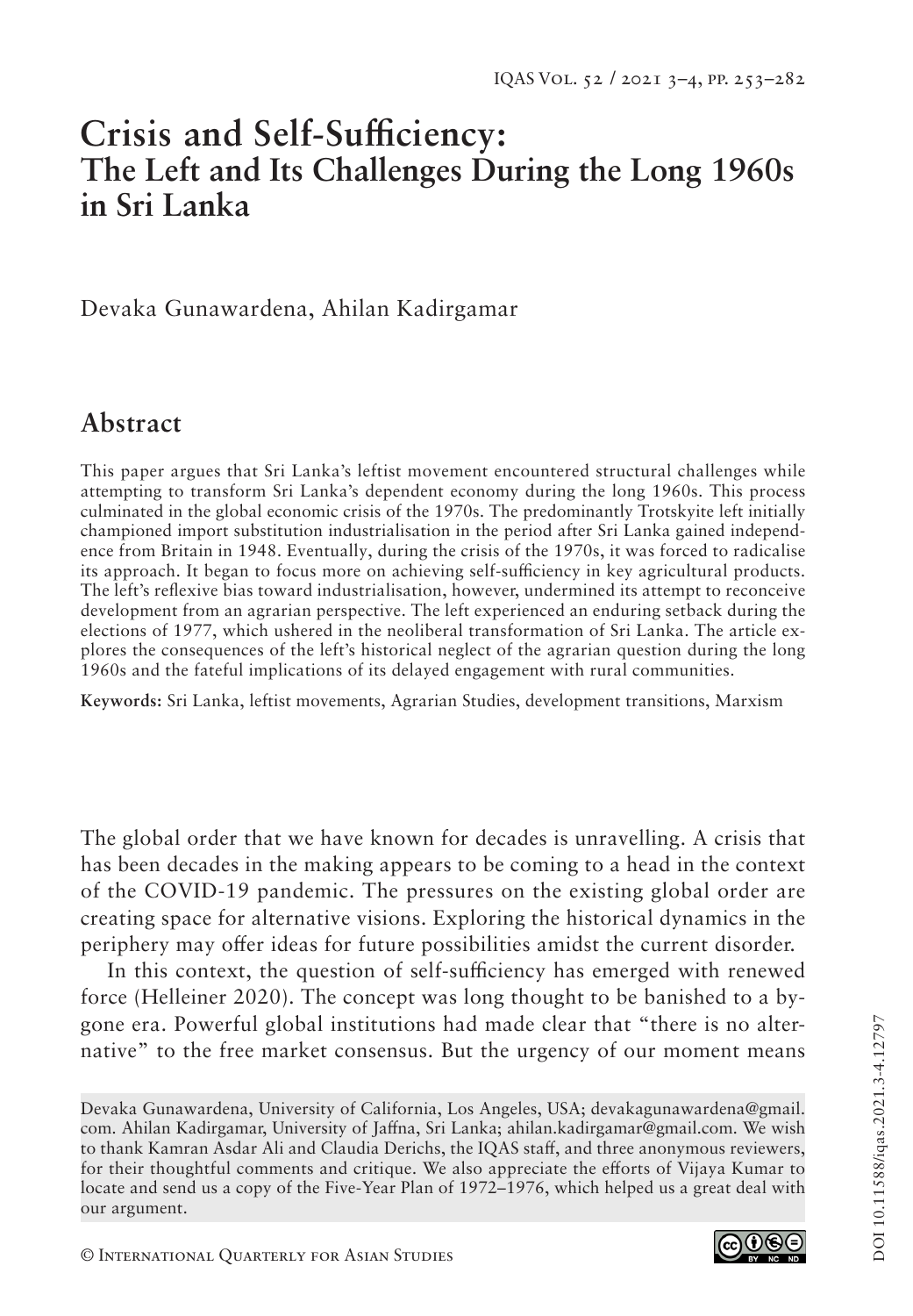that self-sufficiency once again offers an important signpost for understanding the *longue durée* of colonialism and its aftermath in the form of persistent global inequality.

We seek to analyse the great lessons of the tumultuous period of the long 1960s to clarify this point. We are interested in the concept of self-sufficiency that emerged, not from the hegemonic centres of the globe, or for that matter, the regional power centres, but from the periphery of the Global South. In this regard, Sri Lanka<sup>1</sup> has been at the forefront of major questions. It was colonised for four and a half centuries by the Portuguese, Dutch and finally the British. It presents the conundrum of a society that has interacted with modern forms of state-making for centuries.

Sri Lanka's postcolonial history anticipated major global shifts. Its movements for independence, which Sri Lanka achieved in 1948, were subdued compared to other countries in the region. But the vibrancy of its leftist movement – including perhaps the most successful Trotskyist party anywhere in the world, the Lanka Sama Samaja Party (LSSP) – put critical questions on the post-independence political agenda. Sri Lanka's left grappled with challenges facing other poor, predominantly agrarian countries that also attempted to break the long cycle of dependency. It moved from opposition to government over the period analysed here. The shift culminated in the crisis of the 1970s.<sup>2</sup> The left encountered enormous obstacles just as it became junior partner in a coalition government, the United Front (UF), which lasted from 1970 to 1977. Moreover, the left was constrained by the political dynamics of the coalition. The Sri Lanka Freedom Party (SLFP), one of Sri Lanka's two dominant bourgeois parties at the time, led the UF.3 The SLFP in turn was led by Sirimavo Bandaranaike, who had earlier become the world's first female prime minister in 1960.

The left was ultimately crushed; first by global economic recession in the early 1970s, then, in 1977, by a reinvigorated right, led by the other bourgeois party, the United National Party (UNP). The UNP initiated one of the world's earliest experiments in neoliberalism, known locally as the "open economy".<sup>4</sup>

1 For purposes of continuity throughout our article, we use the term Sri Lanka, instead of its earlier name of Ceylon, which was changed in 1972. The shift in the country name reflects the post-independence struggles around the island's identity, including past colonial and present ethnic exclusions.

3 We use the term bourgeois party to refer to the left's own self-understanding of its interaction with other political parties of the time. It was prevalent in the polemical debate. Although the left also participated in parliamentary democratic institutions, it distinguished its own role from bourgeois parties by foregrounding its vision of socialism. It argued that this would require the eventual transcendence of capitalism. See Abhayavardhana (2001) for discussion of the ways in which this tension between short-term and long-term goals played out in the left's political strategy.

4 Our goal in highlighting Sri Lanka is to situate it in a global trend. Specifically, we emphasise the way in which it anticipated the structural adjustment programmes that were imposed on many Southern countries during the 1980s. In large part, the failure of the left in Sri Lanka during the 1970s crisis created a

<sup>2</sup> Technically, the first actor of the left to join a government was the Viplavakari Lanka Sama Samaja Party (VLSSP), a breakaway of the LSSP led by Philip Gunawardena, which joined SWRD Bandaranaike's Mahajana Eksath Peramuna (MEP) government formed in 1956. But it remained an outlier among the left until the formation of the majority left's coalition with the SLFP led by Sirimavo Bandaranaike in 1964. The VLSSP, however, gave an impetus to early land reform efforts.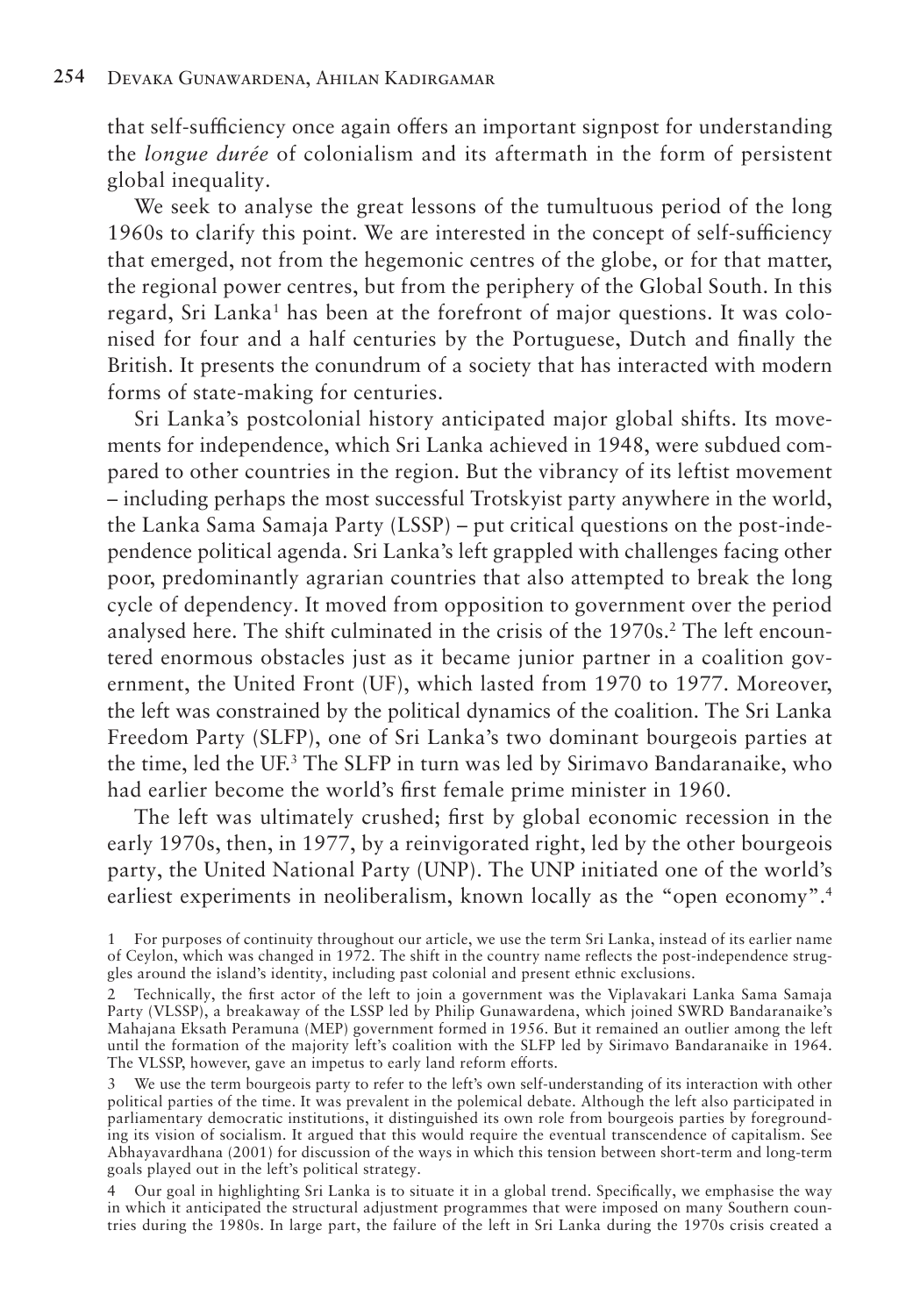This meant paring back the welfare state and establishing Export Processing Zones (EPZs). The UNP government also took a hard-line stance on ethnic issues, leading to violent riots against the Tamil community in 1983, which triggered a devastating 26-year long civil war. But Sri Lanka's policy experiments and ideological debates during the long 1960s continue to make it a crucial place from which to preview a renewed global discourse of self-sufficiency.

In addition, the debates across leftist parties reveal much about Sri Lanka's social formation, particularly the challenges of social transformation. When Sri Lanka was pushed to the edge by economic crisis, aggravated by the capital strike during the global economic downturn of the 1970s, the concept of selfreliance began to take shape.<sup>5</sup> It was a radicalisation in terms of both the Sri Lankan left's own pre-existing emphasis on import substitution and trends echoing across the Third World at the time (see also Amin 1974: 19). For example, a foundational document of the period, the Arusha Declaration in Tanzania of 1967, argued: "In order to maintain our independence and our people's freedom we ought to be self-reliant in every possible way and avoid depending upon other countries for assistance" (Arusha Declaration 1967: 18).

In Sri Lanka, the Five-Year Plan of 1972–1976, published in late 1971, offered a tantalisingly brief description of self-reliance, which we distinguish from the concept of self-sufficiency. As the authors of the Plan put it, "in regard to the balance of payments, [the Plan] adopts a strategy which will rescue the country from its present predicament and establish an increasingly self-reliant base for future growth" (Five-Year Plan 1971: 11). The concept of self-reliance here appears to describe a long-term process to strengthen the capital base, which reflected a broader attempt to construct the "Third World" as a political project.

The Five-Year Plan also referred to the need to increase the "production of essential food items such as fish, milk, eggs and fruits and by gearing the production of consumer goods to the needs of the masses" (Five-Year Plan 1971: 12). Furthermore, it also explicitly referred to the underlying concept of self-sufficiency with respect to the staple of rice.6 The Arusha Declaration made a similar point by referring to the need to become "self-sufficient in food, serviceable clothes and good housing" (Arusha Declaration 1967: 17).

space for the right to take advantage of its weakness and to impose an alternative vision of the economy. This occurred in conjunction with, but was also distinct from, the emerging imposition of "fiscal consolidation" by global institutions such as the IMF and World Bank on countries facing looming debt crises. These Westerndominated institutions increasingly hegemonised the field of international development, while the Soviet Union and China underwent their own profound transformations toward the end of the Cold War.

<sup>5</sup> The capital strike by the West, as Sri Lanka shifted to the left, compounded the declining terms of trade. These trends made the path of import substitution a necessity. We owe this point to conversations with a prominent Sri Lankan political economist, the late SBD de Silva, who repeated it to one of the authors in several conversations.

<sup>6</sup> The Five-Year Plan set the following goal: "Increasing paddy production to achieve self-sufficiency in 1977" (Five-Year Plan 1971: 37). Furthermore, on the question of milk important for nutrition, it set another significant goal: "During the Plan period the increases in domestic production of milk will be sufficient to replace all imports of full cream milk powder as well as butter fat and skimmed milk for the condensery" (ibid.: 54).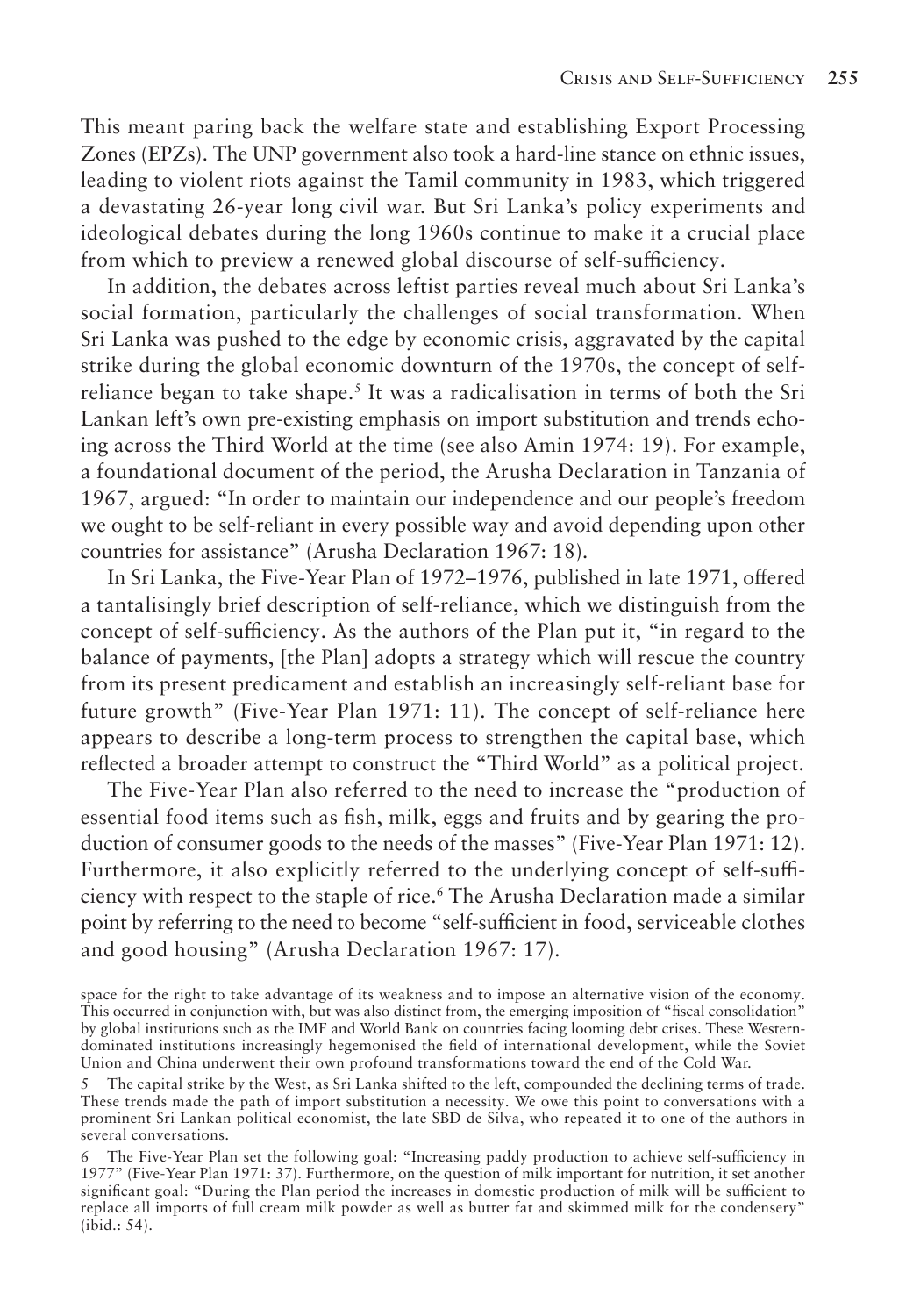Thus, in our understanding, self-sufficiency points to the immediate question of working people's consumption assured by local production. Furthermore, self-sufficiency refers to the challenge of securing working people's daily reproduction – particularly food, a challenge that is more evident during crises. Our primary method is to outline what was meant by self-sufficiency by examining the ideological debates of the period from 1953 to 1977. We draw out the implications of this concept by focusing specifically on the left's handling of the agrarian question in Sri Lanka. We choose 1953 as a starting point because of the Great Hartal; a massive protest opposing a World Bank-inspired attempt to cut the rice ration. It spurred the collapse of the UNP government in 1956 and the rise of the SLFP as an alternative bourgeois party. Later, the majority faction of the left decided to participate in a coalition with the SLFP in 1964. The coalition gained power in 1970 but was eventually defeated in 1977. The hope of the long 1960s were dashed in Sri Lanka as elsewhere across the world, in the massive crisis of the 1970s.

Writing at this time, the political scientist James Jupp summarised the paradoxes of the 1970s crisis. He framed the "test of state enterprise in Sri Lanka" as a question of "whether the plantation sector can continue to produce as efficiently as before and whether the country can become self-sufficient in rice, thus freeing its diminished exchange resources for the import of industrial equipment and raw materials" (Jupp 1977: 635). As he further noted, "in 1973 Sri Lanka was spending 47 per cent of its import bill on food, while 71 per cent of raw materials used in manufacture were imported" (ibid.).

Despite the left's herculean efforts, it collapsed and was discredited during the critical moment of Sri Lanka's transition to an open economy in 1977. The UNP took power, and the left was defeated in a manner from which it has never recovered. Or as Ronald Herring, an important rural sociologist working on the agrarian question in South Asia, articulated: "So severe was the economic crisis of the early 1970s that there is a sense in which the complex of policies in place at the time, and the political forces associated with them, were inescapably delegitimised in popular perception" (Herring 1987: 327).

This is not to deny that the left in Sri Lanka won crucial victories during the period under study, including the defence and expansion of universal healthcare and education. Sri Lanka achieved relatively high Human Development Indicators in the region. Wealth inequality also decreased, thanks especially to food subsidies such as the rice ration. But even Sri Lanka's strong welfare state faced powerful headwinds. These included the structural decline in terms of trade for Sri Lanka's export crops (Herring 1987: 326, Shastri 1983: 3) and a long period of capital outflows (De Silva 1985, Shastri 1983: 5–6). These trends crystallised in the 1970s crisis.7

<sup>7</sup> For terms of trade, Herring notes: "Though the economy was exporting substantially more in 1975 than in 1960, those exports had a purchasing power little more than one-third the smaller volume of exports in 1960" (Herring 1987: 326). For capital outflows, Shastri points out that "according to one calculation for the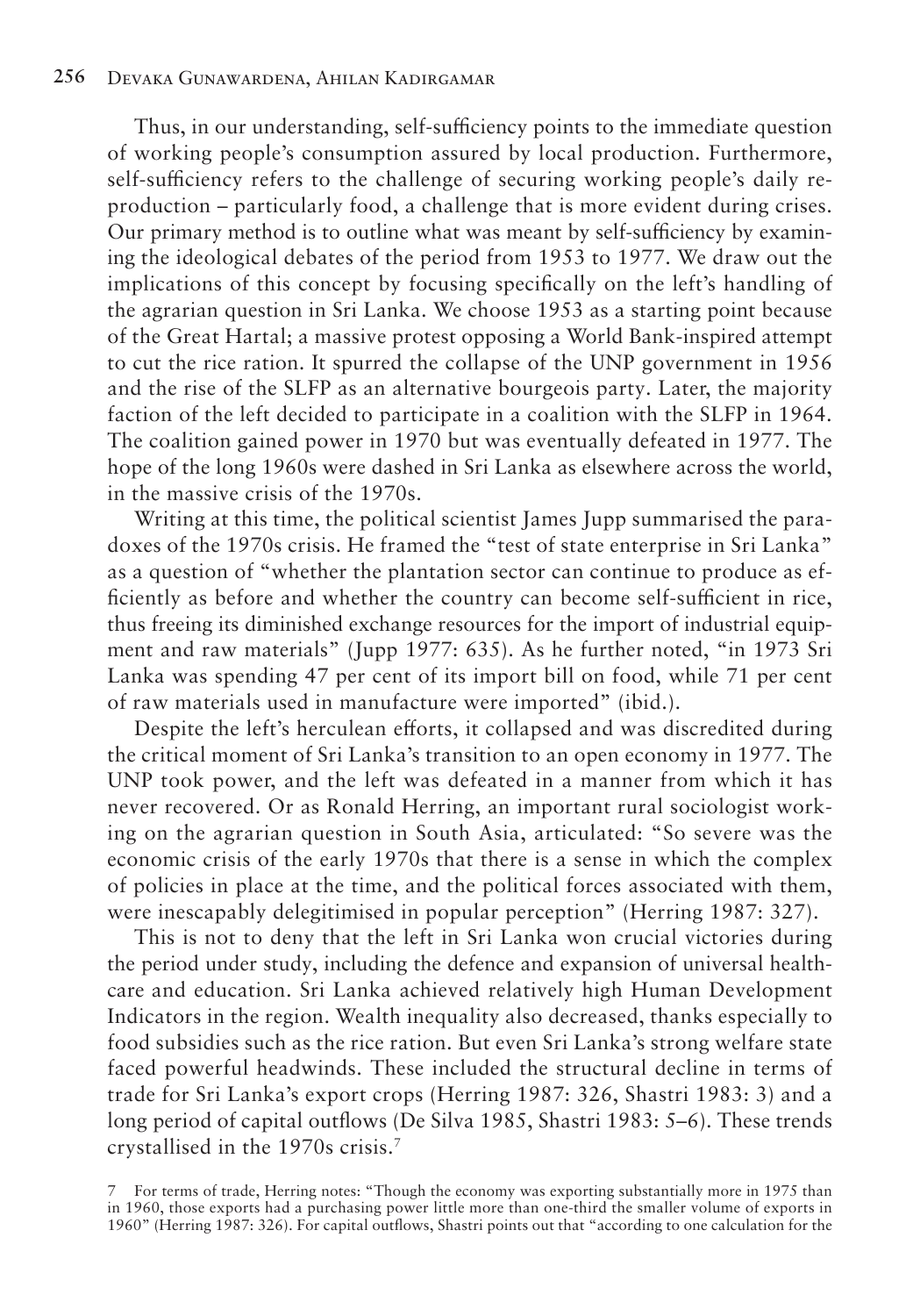#### **The agrarian question from the bottom up**

We do not analyse the failure of the left and the triumph of the class project of neoliberal globalisation as inevitable. Instead, our goal is to identify the ways in which the left ceded the agrarian question to the right. This created contradictions within society that were ultimately exposed during the economic crisis of the 1970s. We analyse this shift on two levels: 1) How did it shape the eventual crisis, paving the way for neoliberal regime's ascendance? and 2) How do the questions implied by this period remain urgent and relevant today?

The 1970s crisis pushed the left in power to the breaking point. As revealed in the Five-Year Plan, the left began to take food production more seriously. But by then it was too late. Drought, youth insurrection and myriads of other problems exploded. The left had been circumscribed in its approach because of its earlier attempt to prioritise an industrial over an agricultural worldview. We argue that the bias reflected the nature of the left's social base, especially the urban working class, from which it had historically mobilised.<sup>8</sup>

Our argument, however, is not simply that the left was hobbled by an exclusive emphasis on industrialisation. Rather, by the time it realised the critical necessity of achieving self-sufficiency in food in particular, it was overwhelmed. Or as one commentator on the Five-Year Plan noted, the country's shift to domestic food production was admirable as a long-term goal but could not resolve the immediate scarcities when food imports were restricted (Balakrishnan 1973: 1168). Critically analysing the challenges faced by the left requires a deeper appreciation of the day-to-day burdens of managing the economy once the left had come to power.

In contrast, the right, led by the UNP, had taken the historical initiative on the agrarian question. Since even before independence, it had framed the agrarian question in terms of the expansion of smallholder agriculture. The Green Revolution strategy of the 1960s to import inputs such as fertiliser put more pressure on the balance of payments. The import/export situation became untenable in the 1970s. Sri Lanka was forced to radicalise its efforts under extremely unfavourable global conditions. These developments provoked multiple crises in the balance of payments, fiscal sustainability and mass unemployment.

<sup>18</sup> year period from 1952 to 1969, private capital transfers from Britain to Sri Lanka amounted to Rs. 87.2 million while the amount transferred from Sri Lanka to Britain was Rs. 315.7 million (Calculation by Sri Lanka, Ministry of Planning in 1975: 104)" (Shastri 1983: 6).

<sup>8</sup> A second-order argument could be made as to why the left was concentrated among the urban working class in the first place. The bias was embedded in global Marxist ideologies of the time. Furthermore, there was far less direct confrontation between elites and the colonial state in Sri Lanka compared to other countries in the region, which presumably would have required rural mobilisation. In either case, these hypotheses would require a more sustained analysis of the articulation of international and national factors that shape the strategies of leftist movements in different countries. This question lies beyond the scope of our paper. For our own purposes, we make our argument about the left's urban bias to clarify our main point about the left's blind spot vis-à-vis the agrarian question. Specifically, we postulate the type of broader social mobilisation implied by the question of self-sufficiency.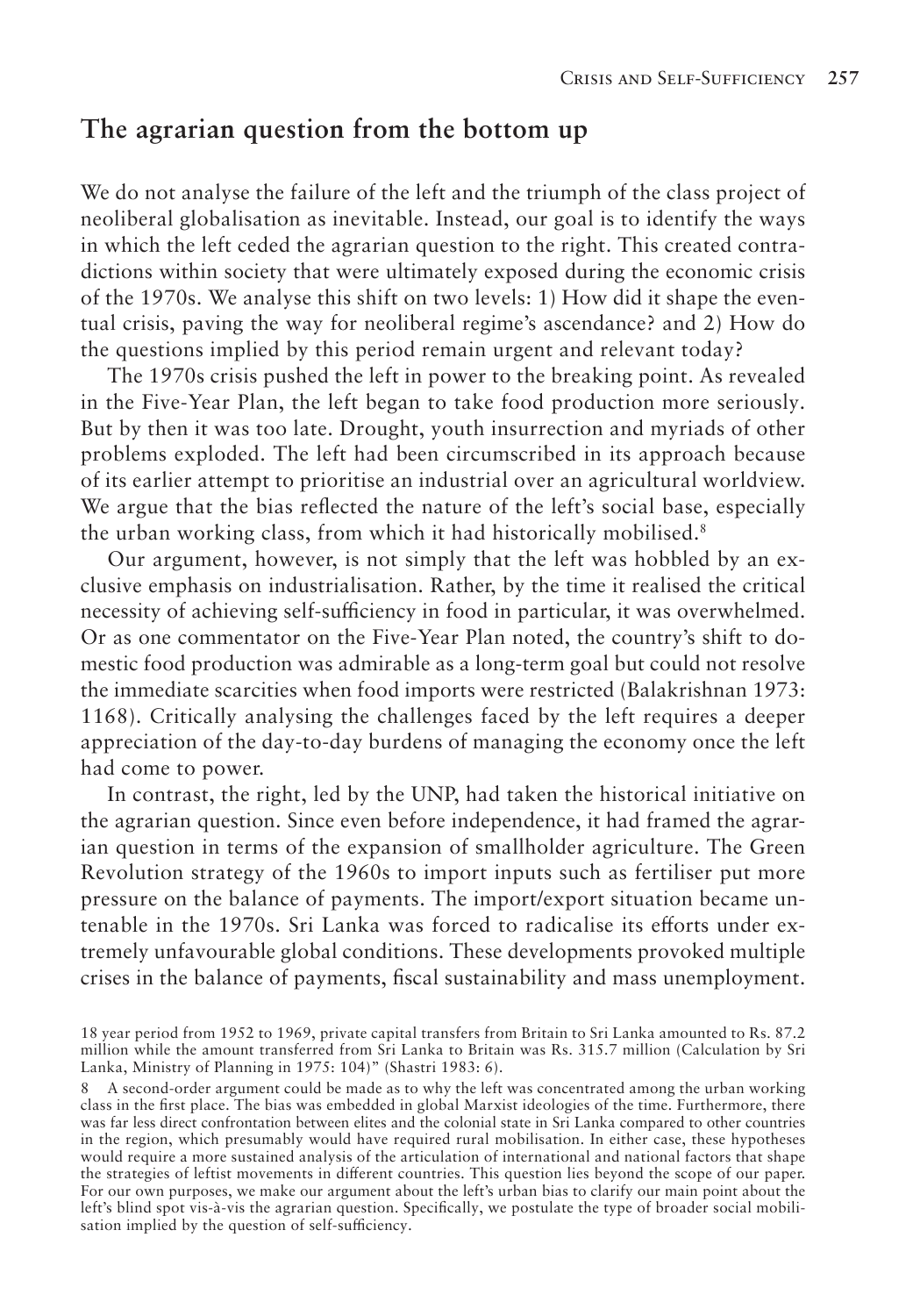Drastic measures taken by the United Front (UF) government included further nationalisation, including that of the country's main source of foreign exchange at the time, the plantation sector (Herring 1987: 328, De Silva 1985).

By the time the left started thinking on a national scale about the agrarian question, it was already consumed by the need to manage the crisis. Nevertheless, its failure contains seeds for a renewed critical appreciation of the question of self-sufficiency. We conceive this discussion as part of a much longer scholarly project. Our argument is an initial attempt to grapple with this question through a sympathetic critique of the left's legacy in the long 1960s, as revealed in the crisis of food production in the 1970s. We recognise the massive historical challenges the left faced. To do them justice requires sustained meditation on these paradoxes for which there were and are no easy answers.

We advance this argument vis-à-vis the bulk of existing scholarship on both the Sri Lankan left and Sri Lanka's post-independence challenges. Broadly speaking, we ground our analysis in the tradition of political economy that emerged in response to the social movements and struggles of the long 1960s. The growing predominance of ethnic conflict and, eventually, civil war, provoked a shift in academic analysis toward a focus on ethnicity, culture and law. This includes the more recent frames of peace, conflict and transitional justice that continue to define much of the scholarly debate. We attempt, however, to revive the longdormant tradition of political economic analysis. Drawing on such work, we propose an alternative explanation of the decline of the left beyond the standard narratives of the left's capitulation to Sinhala majoritarian nationalism and compromises made with bourgeois parties.9 Instead, we highlight the difficulty the left faced in building a diverse constituency among working people across the urban/rural divide.

At the same time, we draw deeply from the language and analysis of the mostly left-oriented authors of the period. The gravity and clarity of their writing offers an extremely useful approach for grappling with the challenges of our own time, even though we critique their assumptions. We develop our argument using the empirical materials of a relatively under-explored archive, including the previously mentioned Five-Year Plan, debates in the dissident journal *The Young Socialist* (1960–1970) and later (post-1977) analyses by left and nonleft authors in the *Lanka Guardian*. We argue that they offer fertile ground for inferring the dynamics of the period.

In addition, we acknowledge the long trend of agrarian scholarship on Sri Lanka. We use the left's archive, however, to make a much more specific point

<sup>9</sup> This line of thinking is especially prominent even in the otherwise subtle historical analysis of Kumari Jayawardena's work. She tends to attribute the left's failings in a reductive manner to the "petty bourgeois" class origins of its leadership (see, for example, Jayawardena 1987). We instead place more emphasis on the urban bias of the left. Specifically, we observe the difficulty the left faced in organising the country's vast rural constituency, and the need to frame this contradiction as an explicit theoretical and political problem. The left postponed this task until it had already arrived in power in the 1970s, at which point it was besieged by intractable crises.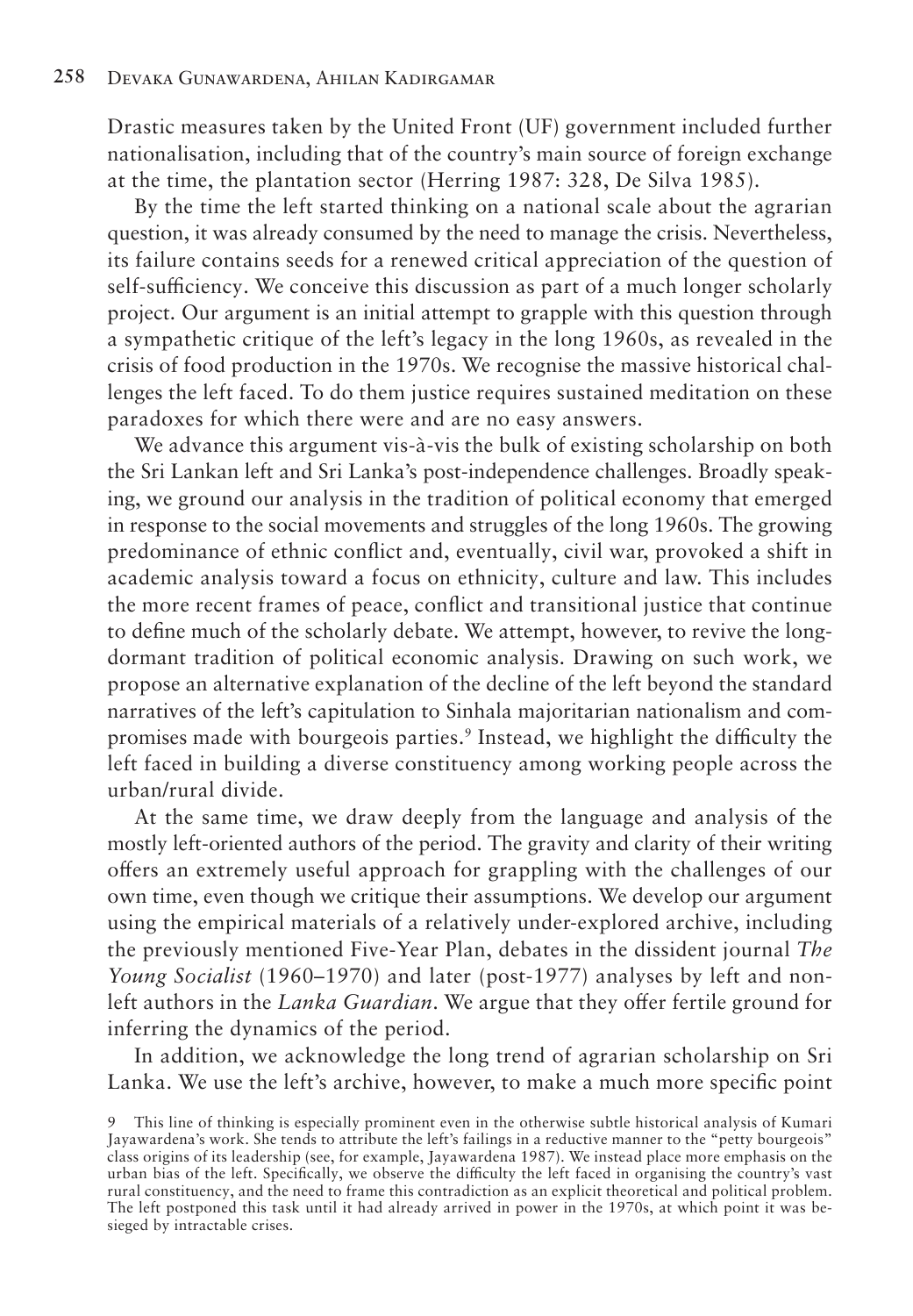about the difficulties of social mobilisation to transform agrarian relations. There has been extensive study of elite attitudes toward the peasantry across a range of studies (Brow / Weeramunda 1992, Herring 1988, Moore 1985, Moore 1989, Samaraweera 1981, Shanmugaratnam 1985). We take this approach further, to look at what the process meant from the bottom up. We analyse the obstacles to achieving a broad coalition that included people who are often categorised as either urban working class or peasantry.

We move beyond existing Marxist debates about worker-peasant alliances by foregrounding the overlap of low-income groups across the rural and urban divide, as represented in the category of working people. We theorise working people who, despite their diverse positions in relations of production, encounter a whole set of cross-cutting issues rooted in the shared circumstances of their reproduction, of which the question of food is a critical aspect. Toward this end, we see our analysis of the Sri Lankan left as contributing to theorising the concept of working people in the global South (Shivji 2017; for a foundational gendered analysis of the question of self-sufficiency, see also Mies 1999). Selfsufficiency is a lens to analyse the struggles of working people, which form the background of our analysis of the Sri Lankan left's ideological debate. The concepts are necessarily related. Self-sufficiency is not just about balancing the economy from an expert perspective but requires the active involvement of working people in defining their basic needs.

## **Defining the Left**

For purposes of narrative convenience, we use the term left to refer both to a specific set of actors and, in a deeper, Gramscian way, the "common sense" that permeated the two dominant left parties of the time, the Lanka Sama Samaja Party (LSSP) and Communist Party (CP), and their dissident factions. But we recognise that the left is not a theoretically homogeneous category. We acknowledge that it has been a movement riven by splits and open conflicts. We provide a brief sketch of the trajectory of the left both before and after independence to clarify some of these differences (for other overviews, see Amerasinghe 1998, Fernando /Skanthakumar, eds. 2014, Wickramasinghe 2015). Our goal is to concretise the long-term historical dynamics described above with real people and actors.

The Sri Lankan left originated in the colonial-era labour struggles, when students returning from abroad took a far more ideological role vis-à-vis the style of business unionism that predominated at the time (Jayawardena 1974). These students formed the LSSP in 1935, from which dissidents split and formed the CP. The latter was represented first and foremost by SA Wickramasinghe, who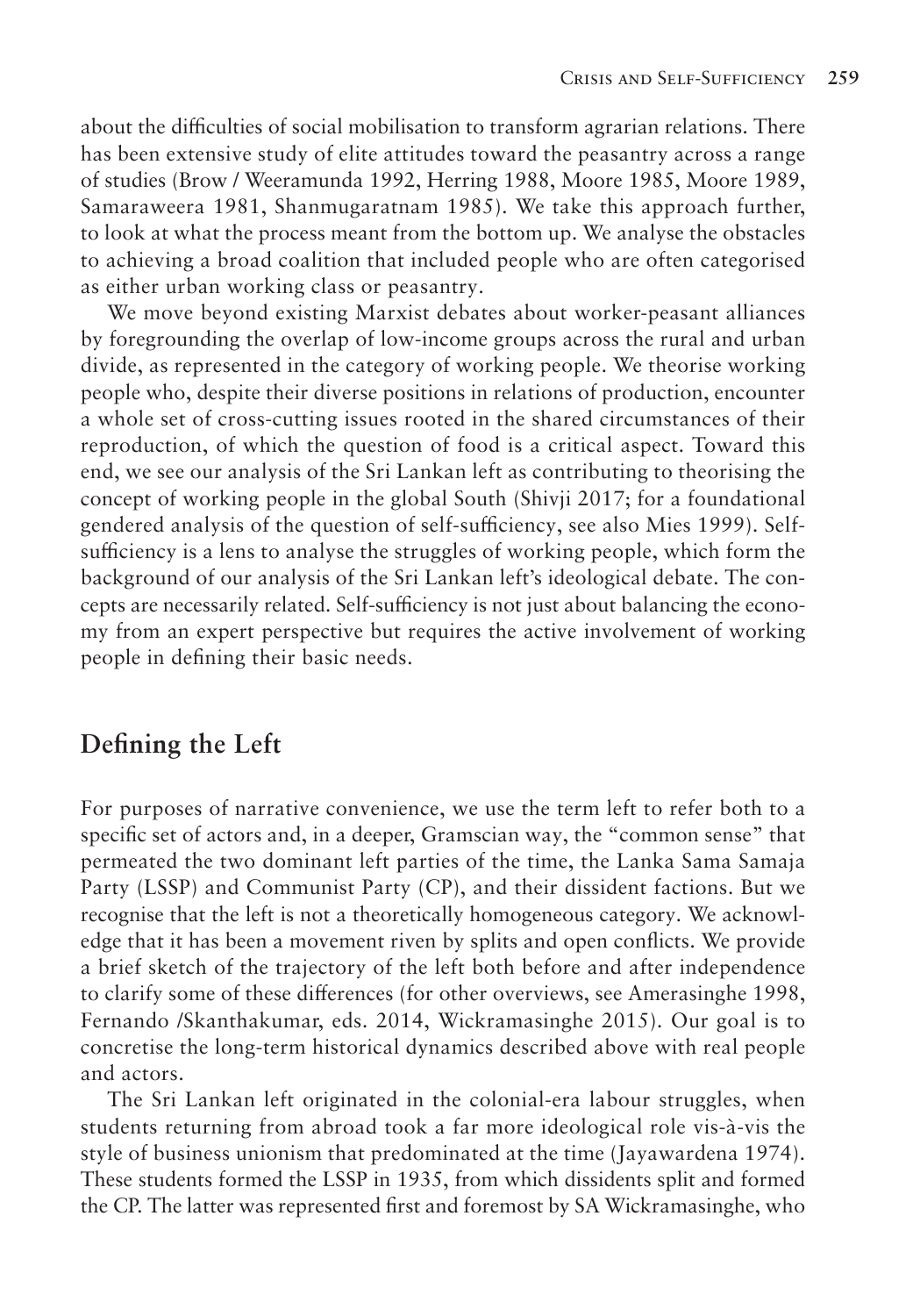became a Member of Parliament (MP). Thus, at the moment of its birth the Sri Lankan left was the product of a historical irony. Trotskyists were the founders and Stalinists were the breakaways (Woodward 1962: 308).

The LSSP remained the main source of theoretical innovation, especially its chief economist, NM Perera, constitutional scholar Colvin R. De Silva, and historian Leslie Goonewardene. From its ranks emerged the politicians and activists who would eventually define its legacy, burnished by their role in anticolonial struggle. The party gained representation in parliament from 1947 onwards.10 It could count on about 10 MPs in a legislature of 95. Eventually by 1956 it gained around 15. It fluctuated between 10 and 15 until it reached the zenith of its power in 1970 and won 20 seats in a 151-person legislature. The Communists achieved a smaller, but not insignificant representation throughout the same period.11 The numbers alone do not reflect the outsize impact of the leftist parties on policy debate.

Given the overwhelming focus on the parliamentary path, the LSSP, especially its pre-eminent theoretician Hector Abhayavardhana, developed its justification for alliances with the party that supposedly represented the "national bourgeois", the SLFP. The SLFP itself was formed in 1953 from a split from the "comprador bourgeois" UNP, whose founder, DS Senanayake, belonged to a powerful elite family. The split by SWRD Bandaranaike, leader of the SLFP, from the UNP was both an opportunistic move in elite political competition and an attempt to mobilise a different social base. Voters generally viewed the SLFP as the party more representative than the UNP of Sri Lanka's "five classes": teachers, indigenous physicians, Buddhist clergy (the Sangha), workers and farmers. The bulk of these groups constituted what Marxists might refer to as the "petty bourgeois". The SLFP, in cultivating its nationalist politics – both with respect to its Sinhala Buddhist constituencies as well as on the international stage by moving closer to the Soviet Bloc – created a break in Sri Lanka's postcolonial history.

The LSSP eventually joined a political coalition with the SLFP in 1964, after the latter became prominent in national politics following its victory in 1956

<sup>10</sup> Many of the participants of the Bolshevik Leninist Party of India, Ceylon, and Burma eventually joined the LSSP, but they were also initially represented with five seats in the parliament elected in 1947 (Amerasinghe 1998: 82).

<sup>11</sup> Women who stood out among the MPs include Vivienne Goonewardene (LSSP) and the British-born Doreen Wickremasinghe (CP), both of whom built their own careers on the basis of engagement in various activist causes such as the anticolonial movement and educational reform, and who happened to be partners of LSSP and CP leaders. Nevertheless, the fact that they often remained subordinate to men both in the actual organisational structure of the leadership – a familiar trend within the leftist movement – and the mainstream political narrative demands a proper reading against the grain of the archive. Of the few existing studies available, these include a collection of short biographical sketches (Muthiah et al. 2006) and Jayawardena's (2016) comparative study. Further engagement through archival work, however, would need to be done to incorporate both the empirical question of female representation within the leftist movement and beyond this, to interrogate gender in broader terms as a "useful category of historical analysis", to use Joan Scott's (1986) phrase. We keep these questions in mind throughout our article, weaving them into our own social analysis based on existing coverage in the literature and our own (limited) ability to make inferences.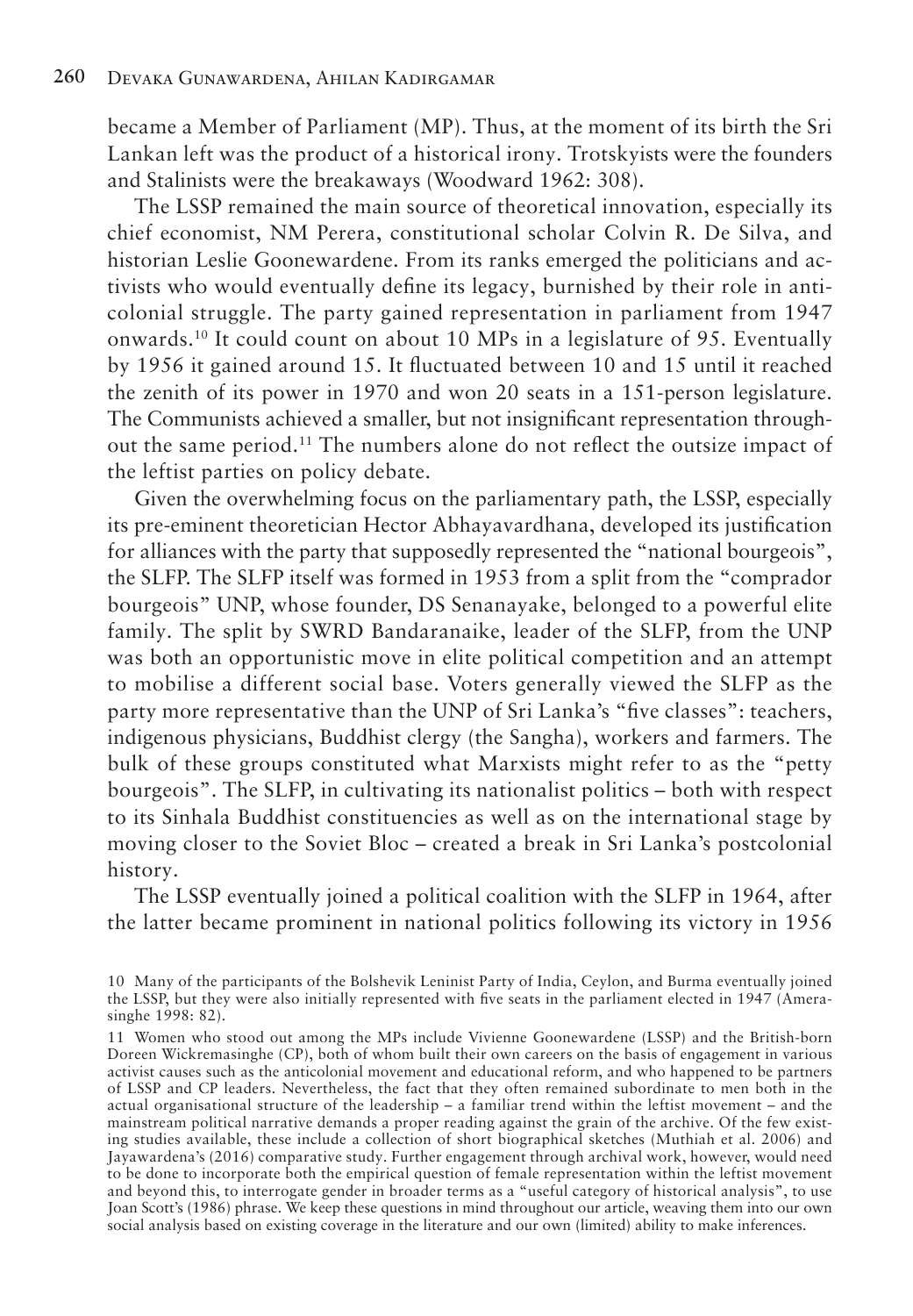on the back of the Great Hartal of 1953. The LSSP's decision to join with the SLFP resulted in the split of a small faction, the  $LSSP(R)$ , in 1964. The breakaway group included distinguished representatives such as the politician Edmund Samarakkody, the political theorist V. Karalasingham and the trade unionist Bala Tampoe, all of whom continued to prioritise extra-parliamentary struggle over parliamentary politics.

At the same time, as political scientists such as Robert Kearney and Janice Jiggins (1975) note, a growing frustrated rural youth population did not find its concerns represented among the dominant left factions, even the dissidents of the LSSP(R). They were attracted to various international movements, including the legacy of Che Guevara, the ongoing struggle in Vietnam, and Mao's China (Abeysekera 1979). From this diverse coalition emerged "New Left" factions heavily influenced by the Communist Party-Peking Wing. The CP-Peking Wing had split from the CP primarily for international reasons, due to the Sino-Soviet split of 1963.

The division was reinforced when the LSSP and CP eventually joined forces with the SLFP to form the United Front (UF) government of  $1970<sup>12</sup>$  Leftist factions that promoted insurrection, drawn largely from the CP-Peking Wing, coalesced around the Janatha Vimukthi Peramuna (JVP, or People's Liberation Front). The JVP combined an incongruous mix of theories and ideologies. It planned a nationalist-infused revolt against the failures of the left in power to resolve the concerns of unemployed rural youth. This was known as the First JVP Insurrection of 1971.13

These trends dovetailed with the origins of militancy in this period among the Tamil people primarily living in the North and East of Sri Lanka. Because the Sri Lankan left ceded the agrarian question to the right, the latter was resolved in a way that prioritised Sinhala smallholder cultivation. Moreover, after 1956 and the passage of the Sinhala Only Act, Tamils were increasingly discriminated in state employment and cut off from access to patronage through the state. In response to ethnic majoritarian policies, the Federal Party campaigned on the plank of regional autonomy. It broke away from the Tamil Congress and became the dominant Tamil parliamentary party by the late 1950s. By the 1960s, Tamil nationalism was on the rise. It coalesced under the banner of federalism,

<sup>12</sup> The LSSP had three Ministers in the Cabinet, up until they were expelled in 1975, while the CP had one. 13 Authors such as Kearney and Jiggins (1975) offer an extended analysis of the role of Sri Lanka's alliances with various global powers, including the Soviet Union, and the subsequent help its UF government received from around the world to crush the JVP Insurrection in 1971. To compare, the Communist Party of India (CPI)-Communist Party of India-Maoist (CPM) split in India in 1964, which further evolved into Naxalism, represented by the Communist Party of India-Marxist Leninist (CPI-ML). China supported the latter ideologically. In contrast, China had far less of a role to play in the emergence of the JVP in Sri Lanka. In fact, it turned a blind eye to the Sri Lankan government's suppression of the Insurrection in 1971. The CP-Peking Wing led by N. Shanmugathasan had support from China. But despite its role in the anti-caste struggle, it was eclipsed by Tamil militancy in the North and the JVP in the South.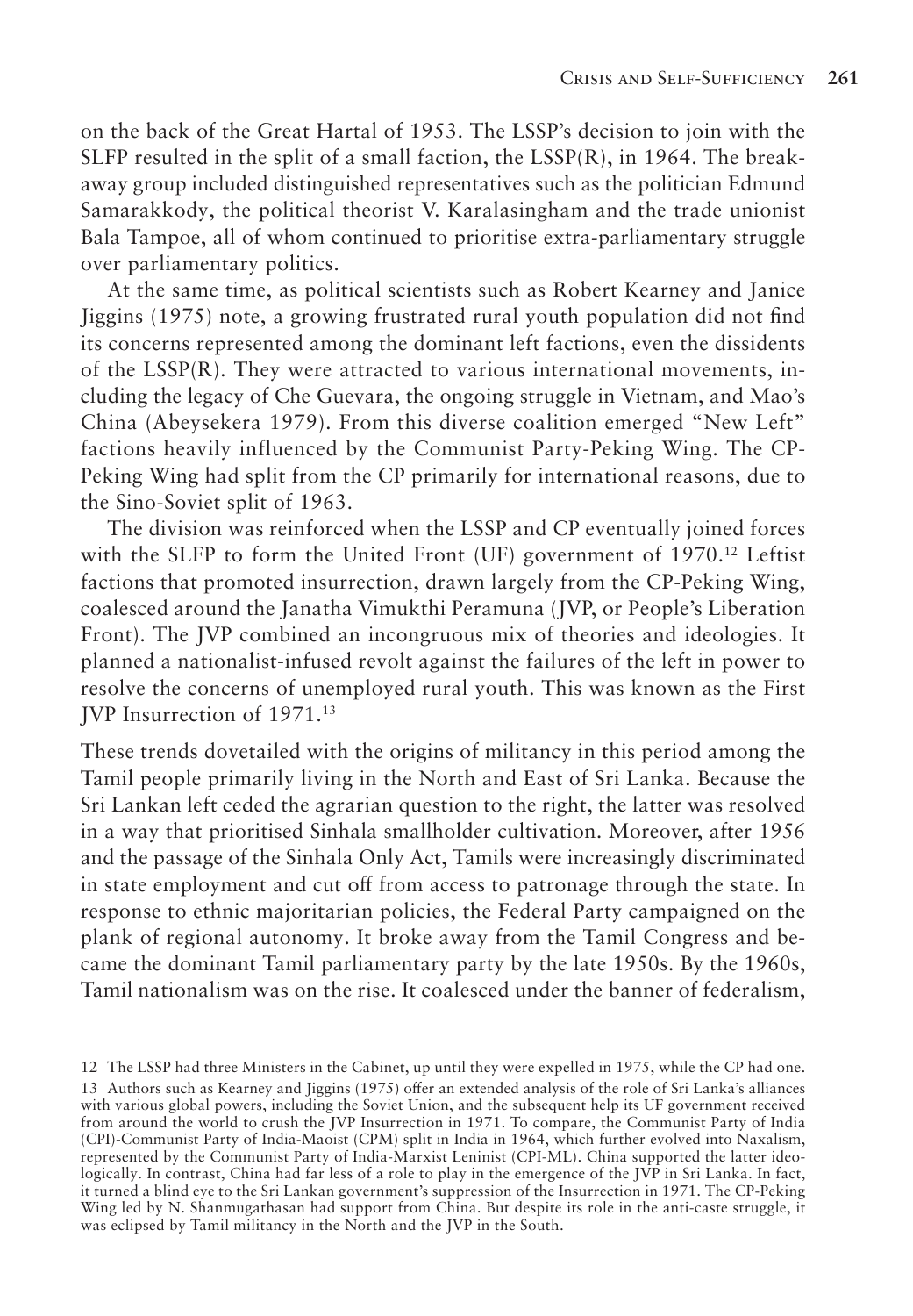particularly in the face of the Sinhala Only language policy and discrimination against non-Sinhala groups in state employment.

The incongruence between the Tamil nationalism of the Federal Party and the class politics of left parties led to a confrontation between their two constituencies in the predominantly Tamil electorates in the North. The LSSP theoretician and politician V. Karalasingham, who had contested and lost against the Federal Party Leader S.J.V. Chelvanayakam in the parliamentary election of 1960, wrote an influential pamphlet, published by the *Young Socialist* in 1963, titled, "The Way Out for the Tamil Speaking People – The Minority Problem and the Ceylon Revolution". In that essay, he acknowledged the overwhelming support for the Federal Party, but he also addressed the futility of such support without a national vision and socialist programme. In subsequent years, the left also gained ground among the oppressed caste constituencies. But this trend, too, reflected the lack of possibilities for a coalition between the left and the Tamil nationalist mainstream.

Tamil youth became radicalised in the 1970s due to the discriminatory policies of standardisation in the state university system, which allocated places based on majoritarian principles. Newly formed Tamil militants drew inspiration from diverse and at times contradictory ideological quarters, including national liberation struggles such as in Palestine as well as Zionism and the formation of Israel. The possibility of armed struggle became more tangible in the aftermath of the JVP Insurrection in 1971 and the break-up of Pakistan through Indian intervention. These small emerging groups of armed militants considered a similar type of intervention after insurrection.

In the longer historical context, the politics of ethnic minorities in the regional periphery were also shaped by concerns about land, particularly colonisation schemes to increase agricultural production, which began during the late colonial period and expanded after Independence. The International Bank for Reconstruction and Development, the lending arm of the World Bank, arrived in Sri Lanka during its first Mission to the country in 1951. It subsequently released a significant and extensive Report of close to 1,000 pages titled *The Economic Development of Ceylon*. In the report, which was eventually published in 1953, it pushed for the expansion of agriculture through colonisation schemes. However, these initiatives, which were implemented in tandem with patronage networks, were perceived as efforts to expropriate Tamil lands and gerrymander the system to reduce minority representation. Given this context, we identify a relationship between the agrarian question and national question. Only by reckoning with the concerns of working people on the periphery can we analyse the sources of discrimination that were appropriated and deflected by the Tamil nationalist elite.14

14 Building on this perspective, we argue that the long arc of Tamil nationalism from the late colonial period to the rise of Tamil militancy in the 1970s cannot be reduced to economic grievances. Tamil society itself was divided by class and caste divisions. Rather, the over-determination of Tamil nationalism and its culmination in a protracted armed conflict requires further analysis of the workings of nationalist ideology,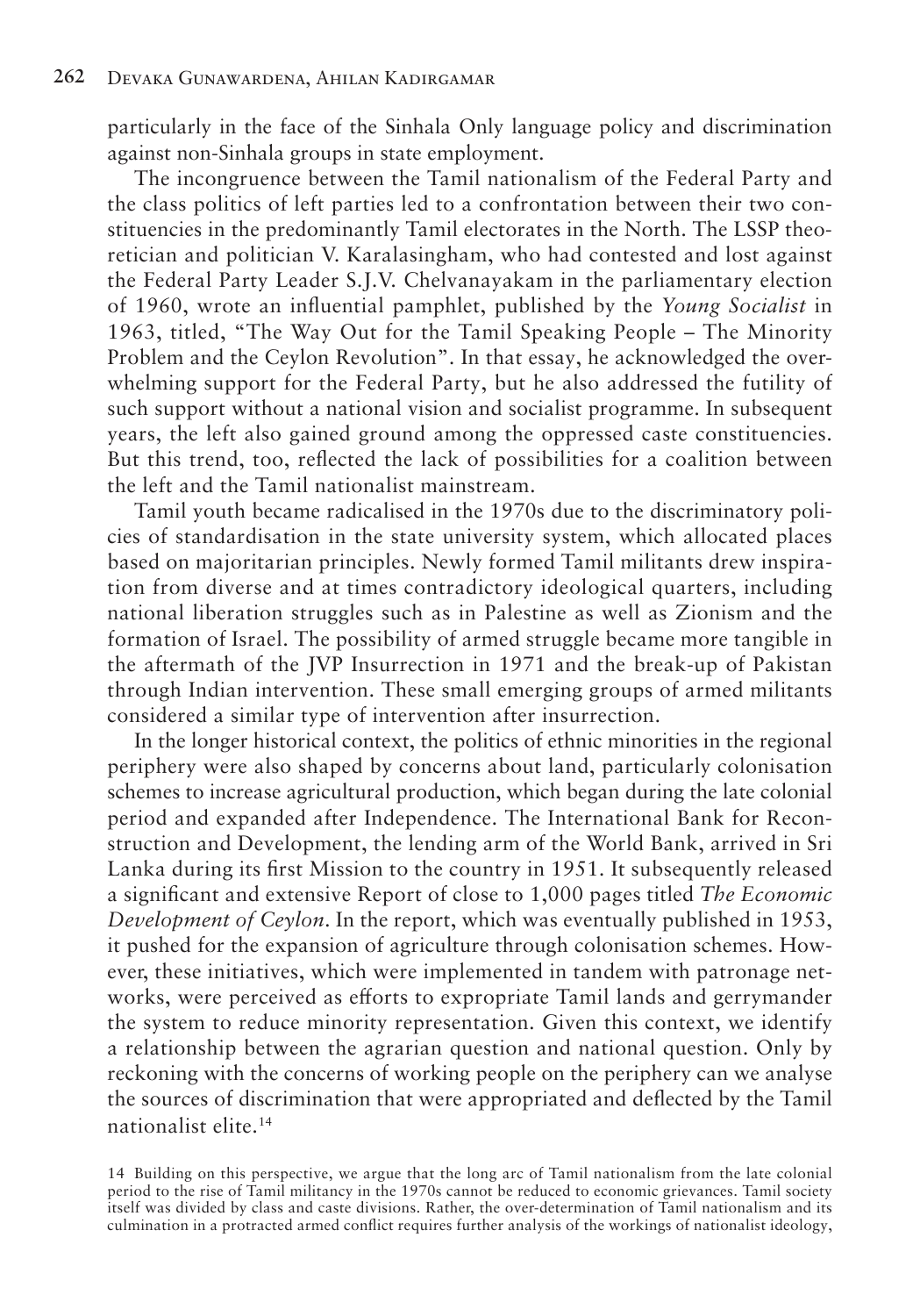In the South, the left's dissident youth factions coalesced under the JVP. The JVP embarked on a far more Sinhala chauvinistic struggle in its Second Insurrection in 1987. The JVP had been suppressed after 1971 but many among the youth who had been jailed were eventually "rehabilitated" and released in the mid-1970s. The JVP began shifting toward open democratic politics. The Jayewardene regime, however, proscribed the party again after the 1983 anti-Tamil riots. The regime used the JVP as a scapegoat, erroneously referring to them and other left parties as "Naxalites". It blamed these groups for the massacres to distract from the participation of key elements of its own government in organising the violence.

The JVP's membership changed as it was forced underground. It also shifted further to the Sinhala nationalist right on the national question. It began to see its exclusive role as defender against Indian invasion. The threat appeared to manifest concretely when the Indian Peacekeeping Force (IPKF) arrived in Sri Lanka in 1987. The IPKF attempted to police an initial ceasefire between the Government of Sri Lanka and Tamil rebels. The JVP blamed the Government for "inviting" the IPKF, and it took up arms against the state. It was crushed by a vicious counterinsurgency in the South in 1989.

In the North, the youth factions engaged in a long, violent period of consolidation eventually leading to the "sole representative of the Tamil people" politics of the Liberation Tigers of Tamil Eelam (LTTE) by the late 1980s. A significant chunk of this narrative has been covered in one of the most searing indictments by the University Teachers for Human Rights (Jaffna) in an important work written in the thick of armed conflict, titled *The Broken Palmyra*  (Hoole et al. 1992). The LTTE eliminated most of its competitors and even dissent within the Tamil community by the late 1980s and ensured the subordination of Tamil politics to its military separatist project. These trends within both the Sinhala and Tamil polity represented the failure of the left in general to tackle underlying social problems that had alienated youth constituencies in the previous era. Moreover, these insurgencies further hardened the repressive apparatus of the state (Abhayavardhana 1975).

In this context, general assumptions about social change through industrialisation, which had hegemonised the left, continued to shape the inchoate attitudes of militant youth.15 We further acknowledge that while these attitudes were crystallised in the left's discourse, they broadly permeated the general understanding of pre- and post-independence elites as well. The SLFP, for example, became associated with the programme of industrialisation after independence.

political mobilisation and external influences. The latter include India's support for Tamil militancy at the moment when Sri Lanka shifted away from India's pro-Soviet stance towards alignment with the United States, under the neoliberal regime of JR Jayewardene in the late 1970s.

<sup>15</sup> There are a few examples of attempts to break free from this theoretical straitjacket. These include post-Maoist analyses by intellectuals affiliated with groups competing with the JVP. They aimed to capture the same social group of unemployed youth and farmers.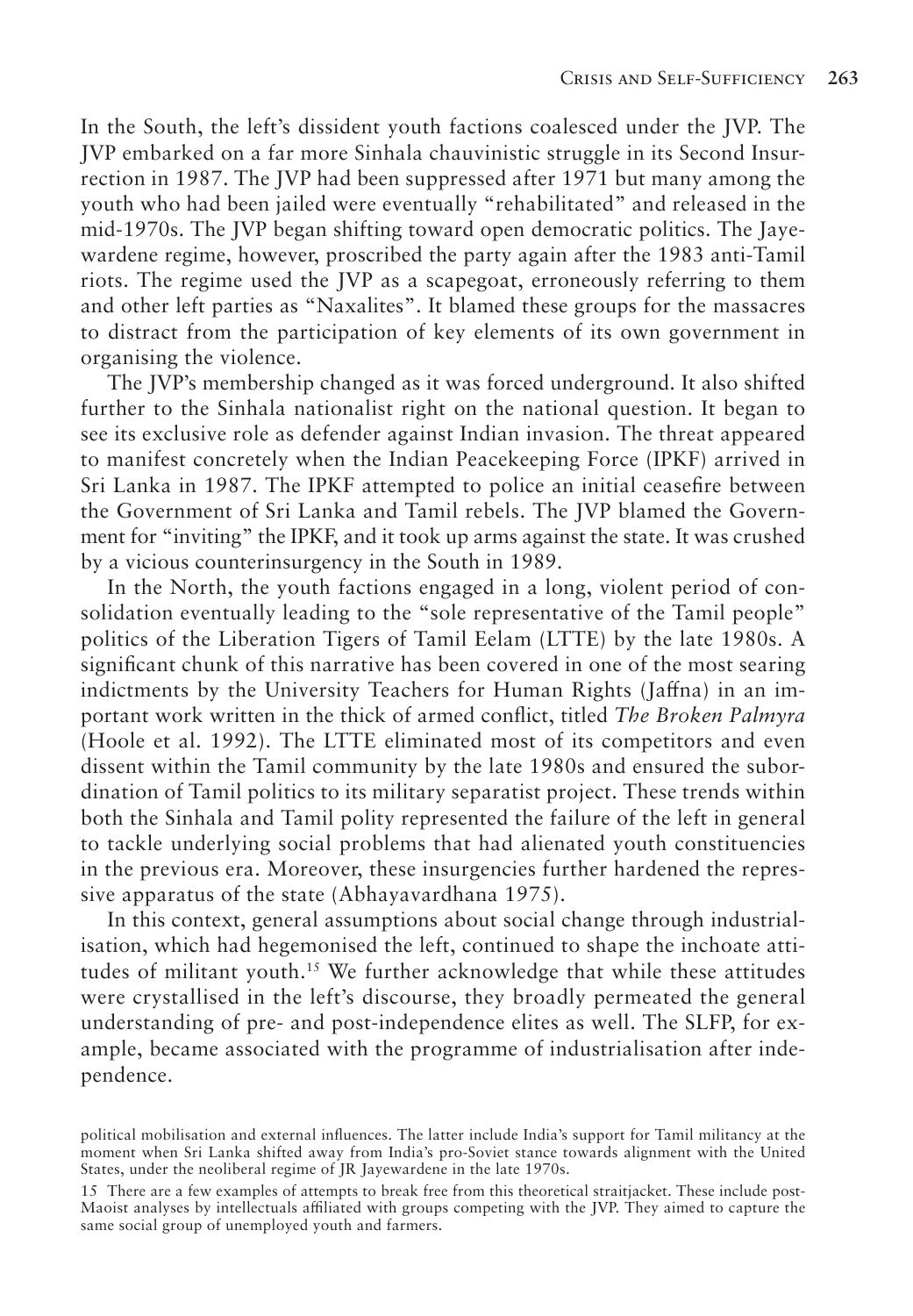In addition, the left's more refined thinking on the subject enables us to grapple with this problem in a more explicit way. Although the JVP, for example, broached the need to engage with agrarian issues, its pre-eminent focus was on capturing state power rather than theorising what it planned to do afterwards. Thus, we focus on the contradictions in the left's thinking insofar as it was represented by those who held positions of political power during the long 1960s, especially in the LSSP and CP.

### **The Right's solution to the agrarian question**

We must grasp the prevailing social relations of production rooted in agrarian structures and the way in which the left responded to them.16 Although often a less prominent aspect of mainstream narratives of the left in this period, we argue that the agrarian question structured its strategic choices. Since the late colonial period, the question of the ways in which rural communities would be incorporated into the economy had been articulated in terms of land colonisation, especially in the Dry Zone in the North Central and Eastern parts of the country (Jayasekara / Amerasinghe 1987, Herring 1988, Moore 1989, Samaraweera 1981).

Elite politicians, most famously the founder of the UNP, DS Senanayake, used the issue of Sinhala peasants who had been evicted from Crown Lands during the British colonial period as a way of claiming their ability to represent the masses. Their emphasis on trusteeship, however, in contrast to social mobilisation for the purposes of anticolonial struggle, meant that the politically subdued transition from the British to the Sri Lankan ruling class did not require framing peasant question in terms of agrarian reform. Moreover, the majoritarian framing portrayed Upcountry Tamils, descendants of indentured labourers who arrived from India during the colonial period, as outsiders. Elites justified the disenfranchisement of Upcountry Tamils at Independence in 1948 on this basis (see Samaraweera 1981 for a historical overview of this problematic).

The elites predominantly within the Sinhala community negotiated on the issue of land colonisation. They established a compromise between Kandyan Upcountry and Low Country communities by excluding other ethnic communities, especially Upcountry Tamils. Moore (1989: 196) notes:

While building anti-plantation sentiments into the Sinhalese nationalist myth was not in the direct interests of the Low Country elite which dominated the nationalist movement in the 1920s and 1930s, it was a price which had to be paid for broadening the movement. The latent challenge to the Low Country elite's own position could be, and was, minimised by focusing the interpretation of the plantation episode on those areas where the disjuncture between village and plantation was extreme, i.e. in the Kandyan areas.

16 We use the term "social relations" of production as a shorthand for the totality of interconnected moments of production, distribution, exchange and consumption explicitly outlined by Marx (1993) in the *Grundrisse*.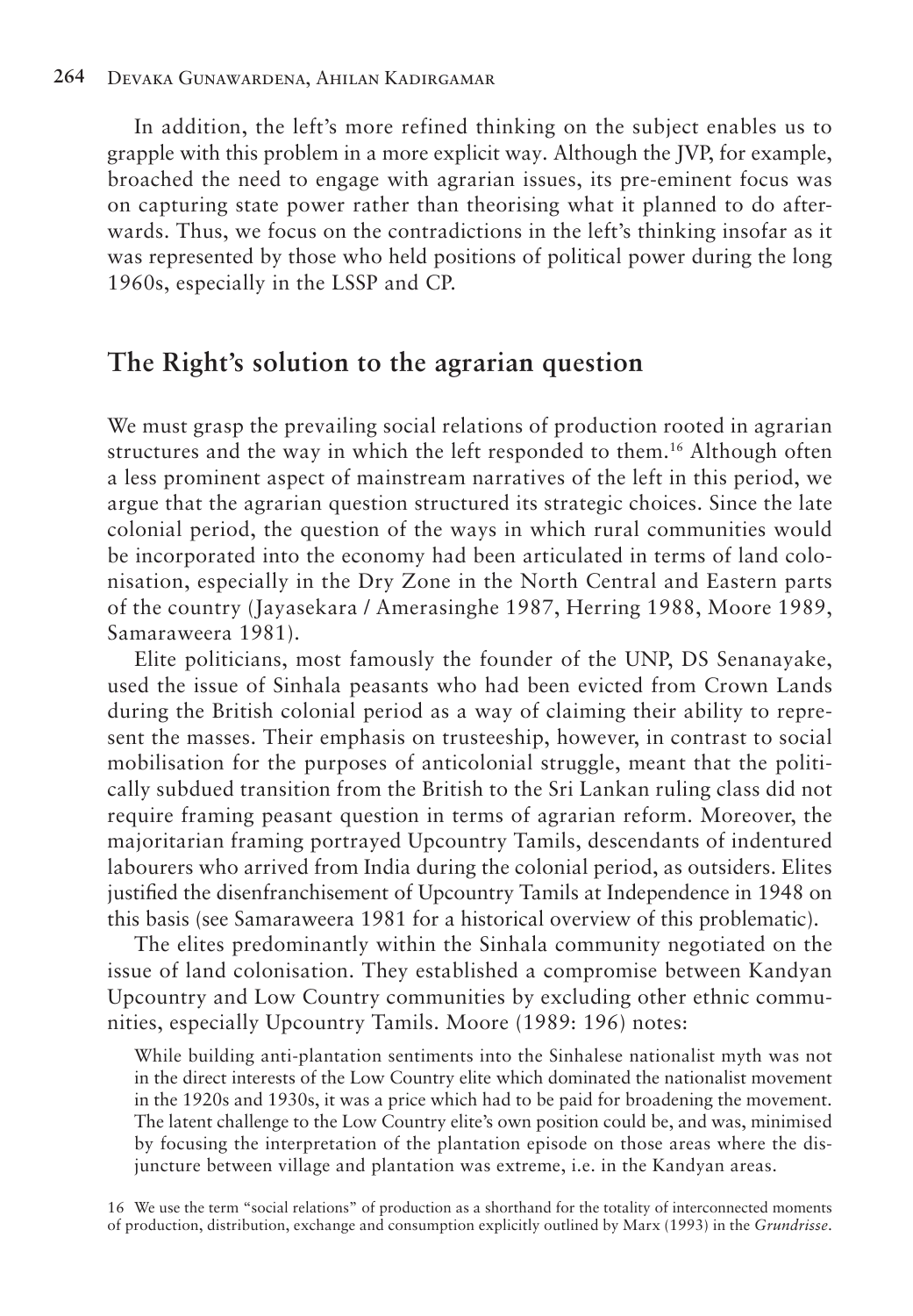This manoeuvre had important effects on the political strategy of the left. As Moonesinghe put it, "politically, [DS Senanayake] believed, that in creating a landed and house owning peasantry he would have a Maginot Line against the LSSP and deprive it of the support amongst the more poverty striken [sic] elements in the Western and Southern littoral" (Moonesinghe 1962: 51; see also Jayasekara / Amerasinghe 1987: 35–36).

The Sinhala elites who would eventually take charge of the postcolonial state developed their own paternalistic relationship toward the peasantry, based on a "tutelary or custodial attitude". This meant that little would change in the transition from a British to Sri Lankan ruling class (Moore 1989: 197–198; Samaraweera 1981). Elites, represented predominantly by the UNP, conceived the peasantry's problems as an issue of landlessness rather than land redistribution. They designed massive irrigation schemes, including the Gal Oya scheme in the East, regardless of the costs incurred.17

Despite their diverse intra-left backgrounds, Trotskyists and Stalinists agreed on the basic critique of this approach. They criticised agricultural schemes due to their apparent inefficiency (see Moonesinghe 1962: 53, Wickremasinghe 1951). Referring to the Gal Oya irrigation scheme in Eastern Sri Lanka, for example, LSSP dissident Edmund Samarakkody wrote in the *Young Socialist*:

Much has been said about this "Development" but the resulting reality is the extension of subsistence agriculture covering nearly one million human beings and a continuous draw on the finances of the state. The idealising of what Marx called "the idiocy of rural life" cannot be a substitute for economic development of the non-plantation agricultural sector. (Samarakkody 1964:16)

The bias toward "efficient" agriculture and consequently the need to prioritise industrialisation shaped the left's critique of the right in general. The crisis of the 1970s, however, forced those in power in coalition government to take the question of food production far more seriously, as evidenced by the emphasis of the Five-Year Plan. We return to this point later when discussing the outcome of the left's transition from opposition to government.

In the meantime, because the left postponed the question of transforming agrarian relations, the right pursued unopposed an approach focusing narrowly

<sup>17</sup> Important continuities can be observed between the Gal Oya and Mahaweli irrigation schemes. The Gal Oya scheme constituted an early effort to increase land available for cultivation in Eastern Sri Lanka, while the Mahaweli scheme covered a much larger area of the rural South and extended into the North-East. The accelerated development of the latter came to symbolise the JR Jayewardene regime's "Open Economy" after 1977, including increased dependence on prominent global institutions, such as the World Bank, for aid. See, for example, Gamini Dissanayake's interview with the *Lanka Guardian*: "The accelerated scheme will have so many spin-off effects. We see it already. 118,000 acres will be covered by the Maduru Oya scheme … a larger area than Minneriya, Polonnaruwa and Medirigiya … private enterprise has moved in little shops have come up … as the jungle is being cleared, trucks and bull-dozers … workshops, repair shops … small canteens … stores … later there will be hospitals and schools, cinemas, … co-ops … a whole new economy is taking shape, and there is a sense of bustling growth … the multiplier effect of all that will be tremendous" (Dissanayake 1981: 25). Despite the staccato transcription of this interview, the dramatic imagery follows from the elite framing of the agrarian question. Later ethnographic studies of changing perceptions of rural Sri Lanka offer critical descriptions of the ways in which the state's relationship vis-à-vis society was constructed based on *longue durée* assumptions about reviving a morally decaying village (Brow / Weeramunda 1992).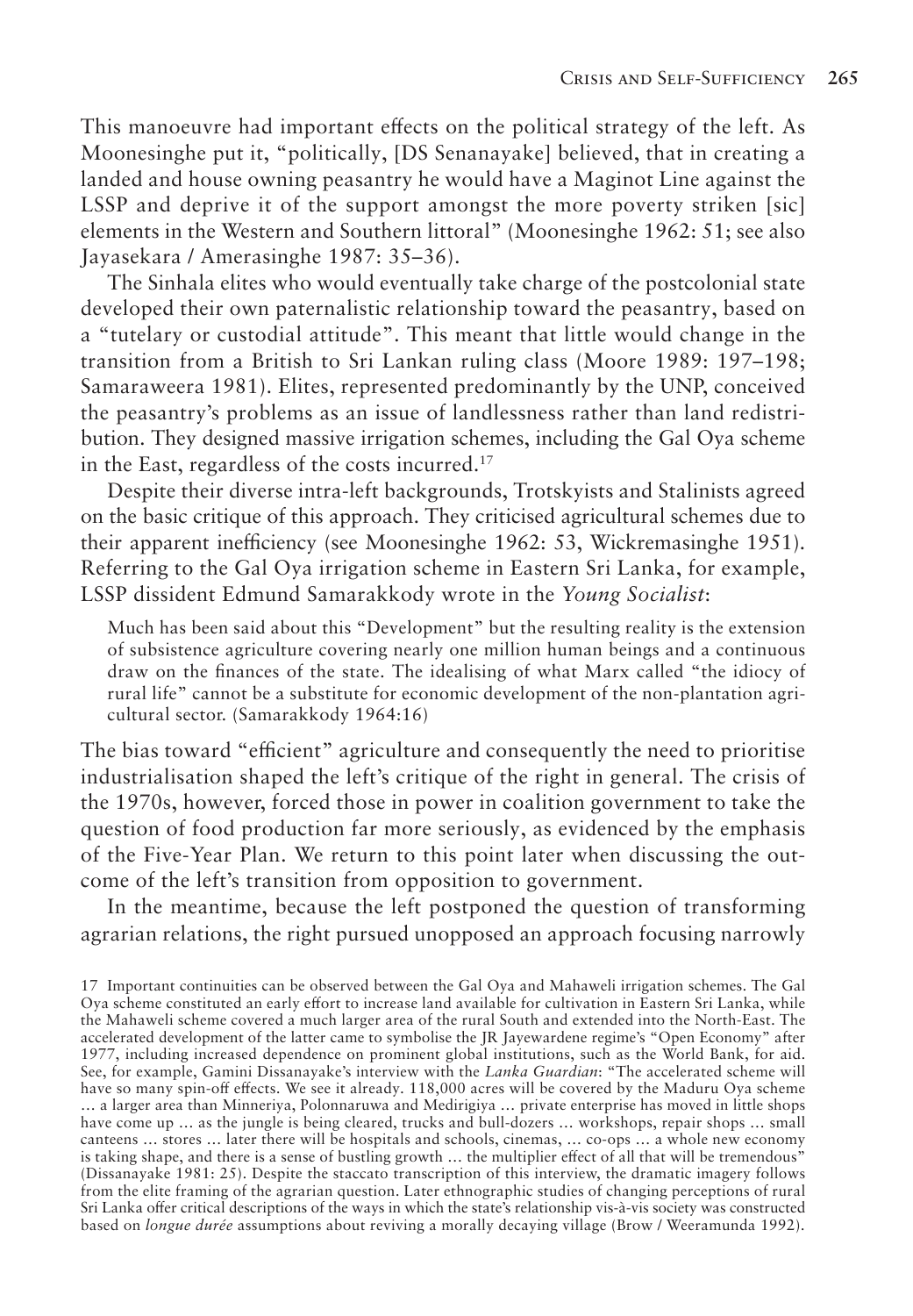on agricultural productivity, in conjunction with powerful global institutions such as the World Bank.<sup>18</sup> From its first mission in the early 1950s into the 1960s, the World Bank prioritised agricultural production over industrialisation. As a result, the focus on farming in colonisation schemes meant that sustaining agricultural production required increasingly expensive agricultural inputs imported from abroad during the Green Revolution of the 1960s (Jayasekara / Amerasinghe 1987: 45).

Moreover, smallholding farming communities became dependent on state support. Peasant constituencies were mobilised politically through the nationalist discourse of resurrecting the traditional village combined with the objective of extending individual ownership, rather than by challenging social hierarchies in rural communities (see Jupp 1977: 640). Class differentiation within the predominantly Sinhala peasantry increased. Land colonisation schemes were meant to address land fragmentation, share cropping, mortgaging and even distressed sales. Many landlords were absentee owners, who retained parcels of land while pursuing increasingly urban consumerist lifestyles (Shastri 1983). Although land concentration did not necessarily expand rapidly, ownership of land buttressed a politically active constituency of rich smallholders and middle-class urban clerical workers (Moore 1989: 185).

Consequently, elites were able to block efforts to pursue land reform (Jayasekara / Amerasinghe 1987: 41–42). The Paddy Lands Act was passed in 1958 through the efforts of the SLFP's coalition partner, the Viplavakari Lanka Sama Samaja Party (VLSSP), which was led by Philip Gunawardena.19 But land reform was constrained. The central plank, the formation of Cultivation Committees, was co-opted. Tenancy rights were watered down (Moore 1989: 205). Elites instrumentalised agricultural extension services for their own purposes. Finally, although cooperatives offered a new distribution system, they encountered difficulties in transforming production in the rural economy, in the absence of a bigger push for land reform. As Ronald Herring, debating the agrarian question, puts it:

These policies have diverted land questions from aggregate or class-welfare issues to local questions of allocation – who should benefit? – and thus channelled political energy into particularistic connections with powerful brokers and bureaucrats. (Herring 1988: 615)

19 See Woodward for a description of Gunawardena's "anti-democratic and dictatorial tendencies," and more importantly, his eventual isolation within the Bandaranaike Cabinet (Woodward 1962: 319). Abhayavardhana (2001), among other theorists on the left, criticised Gunawardena as well. Nevertheless, Gunawardena was rare among the left at the time in considering a progressive solution to the agrarian question, although he shared many of the elite's paternalistic assumptions about the peasantry on this issue (Moore 1989: 199). In addition, his Secretary at the Ministry of Agriculture and Food, GVS De Silva, went on to produce heterodox analysis of the agrarian question in the 1970s (reprinted in Silva 1988). Silva questioned the linear trajectory of urbanisation long before such analysis became a standard part of the repertoire of postcolonial and postdevelopment studies, and which in Sri Lanka anticipated the seminal work of Abeysekera (1985).

<sup>18</sup> In many ways, this echoes the contemporary debate about the need to radicalise the concept of food security from the perspective of food sovereignty. See, for example, Edelman 2005: 339.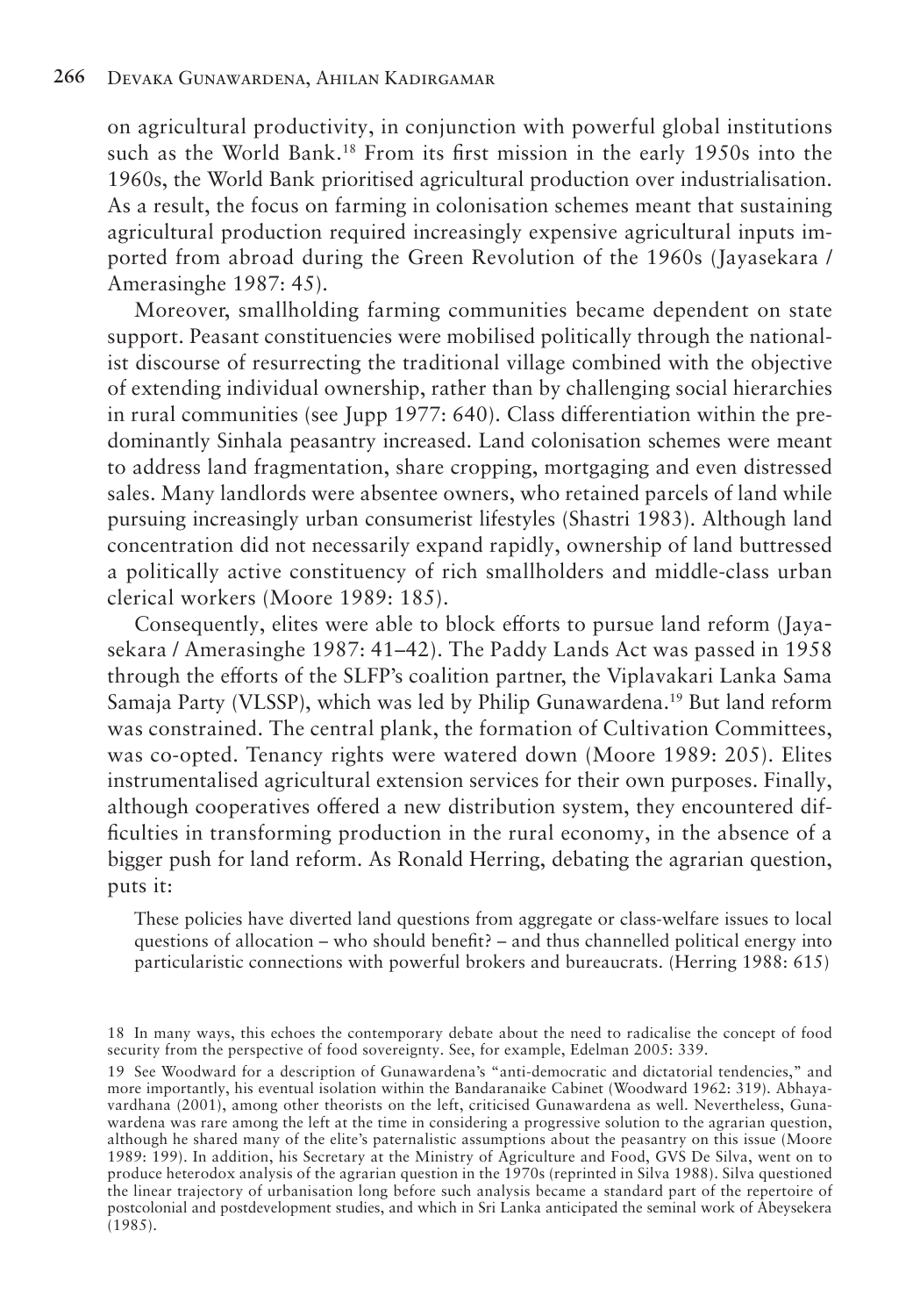On the one hand, the significant extension of the smallholder sector countered the dispossession of smaller farmers (Moore 1989: 183). On the other hand, this meant the radical politics of landless people were conservatised because they were drawn into thinking as small landowners (Herring 1988: 615).

Dunham and Abeysekera explain what followed from this framework and the corresponding difficulty of conceptualising a redistributive approach to the agrarian question from a leftist perspective: "In Sri Lanka low wages had traditionally been supported through welfare measures; today self-sufficiency in rice has been almost achieved – though not by land reform. It has been done through state-aided colonisation schemes which left vested interests and social conflicts in the countryside more or less untouched" (Dunham / Abeysekera 1987: 14). Thus, in Sri Lanka, the solution to both the agrarian question and the question of self-sufficiency articulated in terms of food sidestepped the class confrontation. The latter would have been necessary for substantive redistribution and to transform the structure of rural social relations.

# **The agrarian question from the perspective of the social periphery**

For the left to challenge local elites would have required grappling with critical yet neglected components of the agrarian question. First and foremost, it would have required a deeper investigation of the gendered division of labour in the household. Conceptualising the peasant household as a constituent unit of the traditional village community maintained social hierarchies, which prevented the increased mobilisation of *all* working people, not only men, to achieve land reform and other redistributive measures. The left continued to accept the static image of the countryside. Seeing women as agents embedded within social relations would instead have required challenging patriarchal norms, and thus a completely different understanding of the agrarian question – one that would prioritise the question of social reproduction in more comprehensive terms.20

Even in the absence of such efforts, the social welfare state that expanded after independence still generated broad gains for the population, including women. Jayaweera notes:

<sup>20</sup> With the triumph of the open economy in 1977, elites exploited women's labour by undermining the basis of their livelihoods in rural areas. Many women had to migrate to work in the garment factories in the Export Processing Zones (EPZs) and as migrant domestic labour in other countries to sustain their households, because the UNP government slashed the social safety net. The state facilitated the super-exploitation of women's labour by undermining their social reproduction in the countryside. Critical analysis of gender must include this class dimension. This is also different from the "socially conscious" microfinance approach, epitomised by individualised self-employment schemes, that now dominates the question of gender in the countryside. Again, because the left frequently ignored gender during the period we examine, later civil society organisations recuperated gender in a way that did not necessarily point to broad social transformation. The latter goal would require political confrontation with dominant social forces.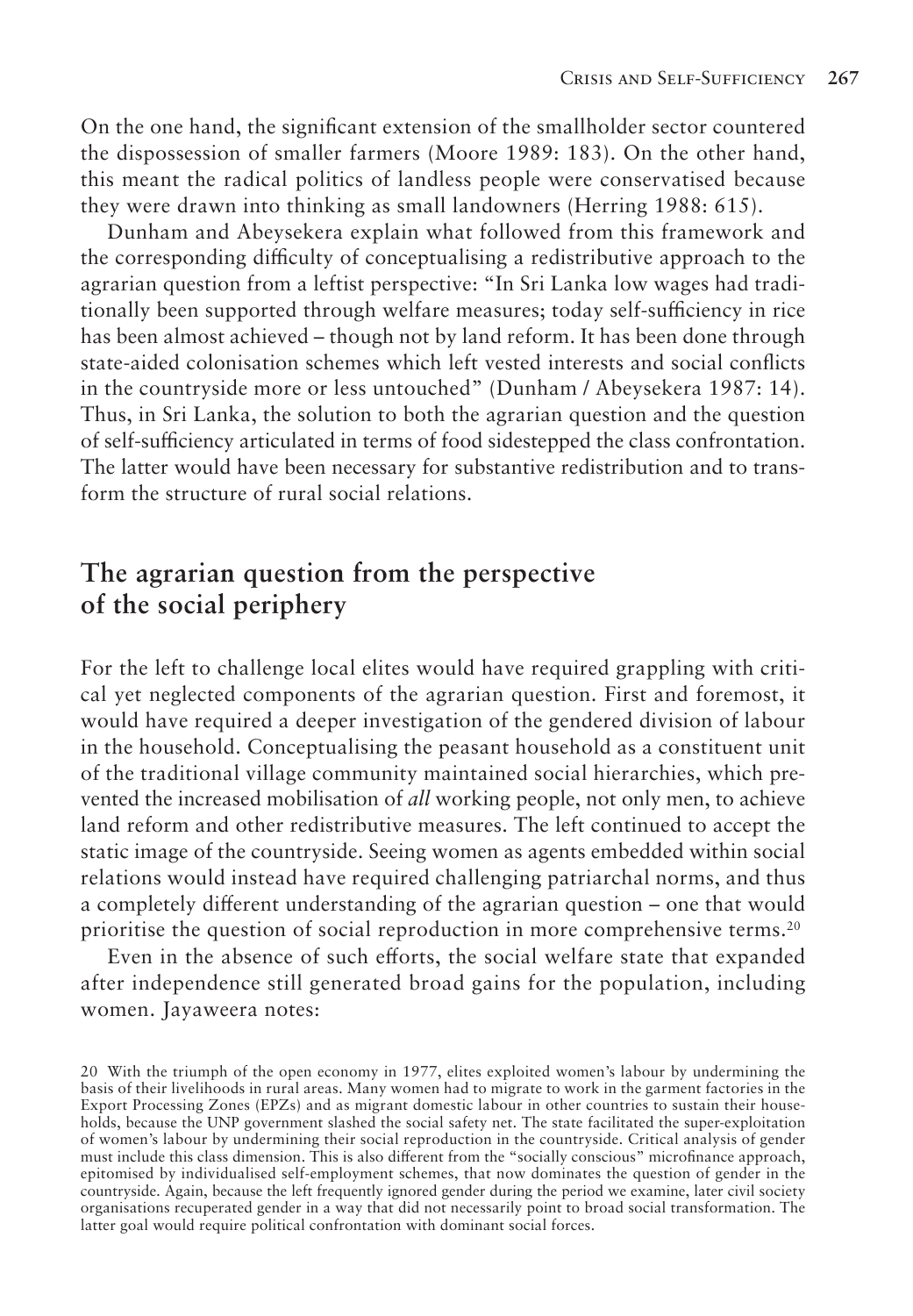Male literacy rates of the population over 10 years rose from 76.5% in 1946 to 85.6% in 1963 and subsequently to 90.5% in 1981. Female literacy rates rose more steeply from 46.2% in 1946 to 67.1% in 1963 and 86.5% in 1981 and the gender gap narrowed appreciably, particularly as male and female literacy rates of the school age population reached near parity by the end of the sixties. (Jayaweera 1990: 52)

However, ideological defence of the welfare state did not involve the theory and practice of transforming agrarian relations. Institutions such as the Women's Rural Development Societies did not have the theoretical ballast to conceive these organisations as a radical means for challenging gendered hierarchy. The latter would have required articulating gender in terms of active participation in political movements that confront the dominant order.

Consequently, the under-representation of women in texts on the period, and the difficulty of engaging the question of gender broadly, represents a major blind spot in the left's discourse. In many ways, this continued to reinforce the patriarchal attitude of political leadership across the ideological spectrum, despite the occasional appearance of female politicians of national stature, including, of course, the rise of Sirimavo Bandaranaike, the world's first female Prime Minister. The question of gender during the period demands a proper reading against the grain of the archive, beyond the scope of this essay.

The second decisive limitation of the left's analysis of the agrarian question related to the predominant emphasis on land colonisation, especially in the Dry Zone in the North Central and Eastern parts of the country, and its implications for non-Sinhala communities. For example, the plantations in the Upcountry were shielded from takeover until the moment in which Sri Lanka was already facing severe economic crisis during the 1970s. This paralleled difficulties in achieving land reform in the Wet Zone in the South-West of the country.

The plantations were run by Agency Houses, which repatriated profits from export sales abroad throughout the post-independence period. When the UF government nationalised large Upcountry estates in the early 1970s, significant damage had already been done to the economy, especially from declining investment in re-planting (De Silva 1985). Beyond the immediate goals of producing tea (and to a lesser extent, rubber) for export, the continued division between land colonisation for a predominantly Sinhala peasantry and exploitation of plantation workers meant that the latter were ignored in late attempts to achieve self-sufficiency in food.

Initially, the left, especially the LSSP, attempted to oppose the disenfranchisement of the Upcountry Tamils in 1948. As it saw things, the UNP was attempting to undermine its voter base. Writing in 1961 in the *Young Socialist*, the LSSP leader Colvin R De Silva, for example, prioritised the working-class identity of estate workers in general:

Let it be stressed in the first place that "the rural people of this country" are not a homogeneous mass. On the contrary the rural people of this country are remarkably variegated from any point of view other than the geographical fact of their rural residence.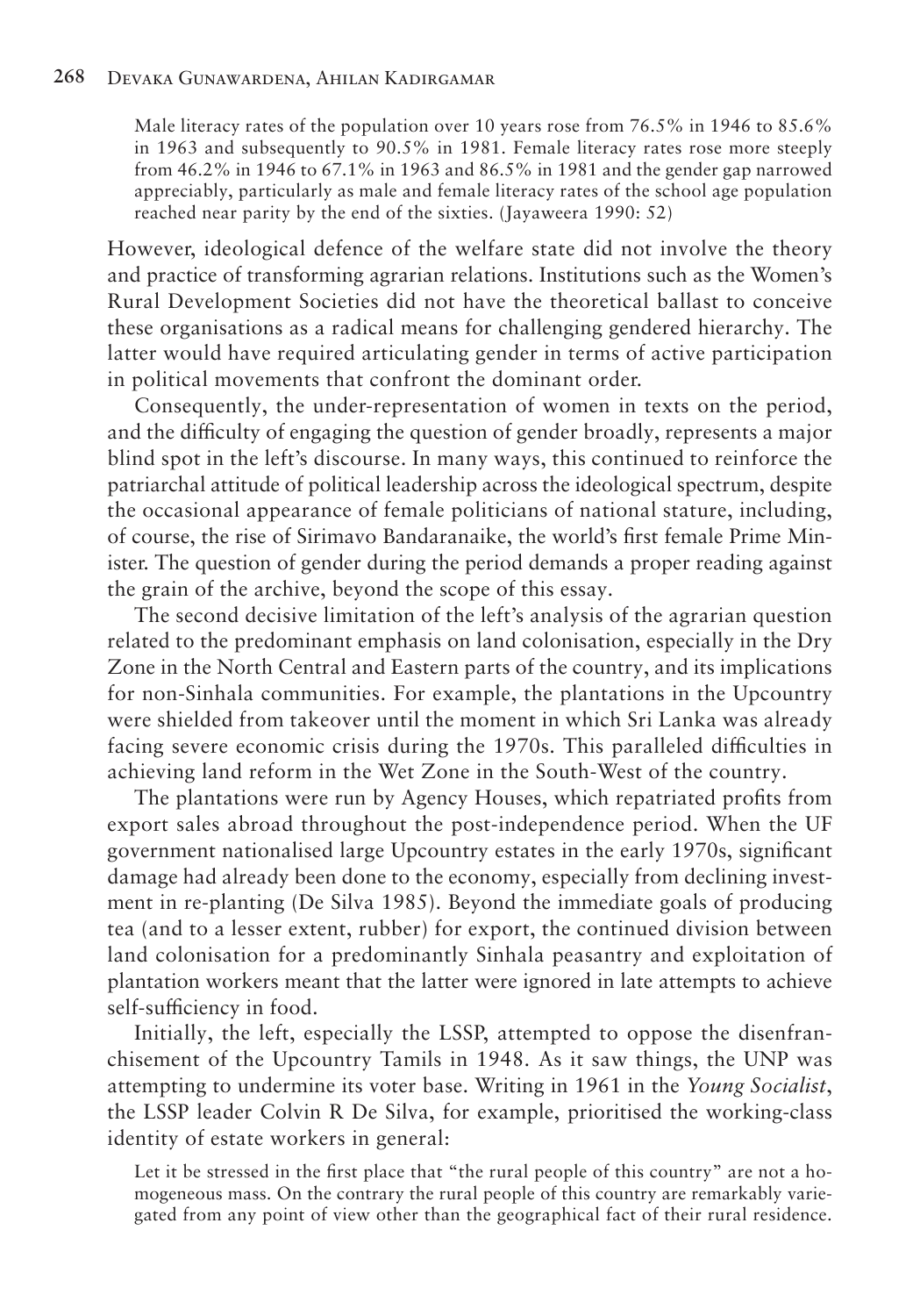For instance, a whole army of wage workers interpenetrates the rural mass. We refer here not only to the urban workers who reside in rural homes but also to those wage workers who live and work in the country side. The best known amongst these are of course the village people who work on estates but there are as large a number of wage workers in other occupations. Whatever hits the working class of his country hits this section too. (De Silva 1961: 86)

When the left became involved in coalition politics after 1964, however, its attitude toward the Upcountry Tamils shifted. It began to see them in terms of a communal constituency. This was rooted in a narrower understanding of the challenges and exclusions facing Upcountry Tamils. The left often saw Upcountry Tamils from a paternalistic point of view. Or, as even a sympathetic observer such as Samarakkody put it, they were "wage slaves condemned to be inarticulate and virtual beasts of burden for nearly a hundred years in their new home in Ceylon" (Samarakkody 1964: 15). Incredibly enough, even this may be considered a relatively progressive judgement compared with the attitudes of later leftist groups such as the JVP, which began to see Upcountry Tamils not even as mute and incapable, but rather as direct invaders from India.

The Upcountry Tamils, beyond their role as wage workers, had a potential stake in the break-up of plantations and the setting up of a cooperative system to transform agrarian relations. Their participation could have provoked the restructuring of the economy in a way that would have made Sri Lanka less dependent on food imports. Instead, because of the left's tacit acceptance of the right's framing of the agrarian question in Sinhala majoritarian terms, even when the UF nationalised the plantations, the left conceived it as a top-down process that did not fundamentally require breaking up the plantation system and redistributing land. As a result, the reforms were easily reversible. Plantations were re-privatised in the 1990s. This was the inevitable consequence of the left's difficulty in engaging with the agrarian question through the broad participation of diverse communities in the project of land reform. Accordingly, the agrarian question inevitably had implications for the national question (for explicit theorisation of the national question more broadly from a left perspective, see Uyangoda 1979).

In the North, the particular stronghold of the Tamil minority in the Jaffna peninsula, there was increased land pressure. This led to colonisation schemes in the Vanni, which is contiguous with the North Central Dry Zone. Simultaneously, greater accumulation from the intensive cultivation of cash crops, such as onions and chillies, in Jaffna created social tensions within its rigid caste system. The landless labour from mainly oppressed caste communities sought to break free. The CP-Peking wing led by N. Shanmugathasan gave leadership to a major struggle against untouchability that was launched in October 1966.

That struggle – which could be considered the first armed struggle in Sri Lanka's postcolonial history – struck an irreversible blow to untouchability. The rise of Tamil nationalism in the 1970s, however, politically deflected the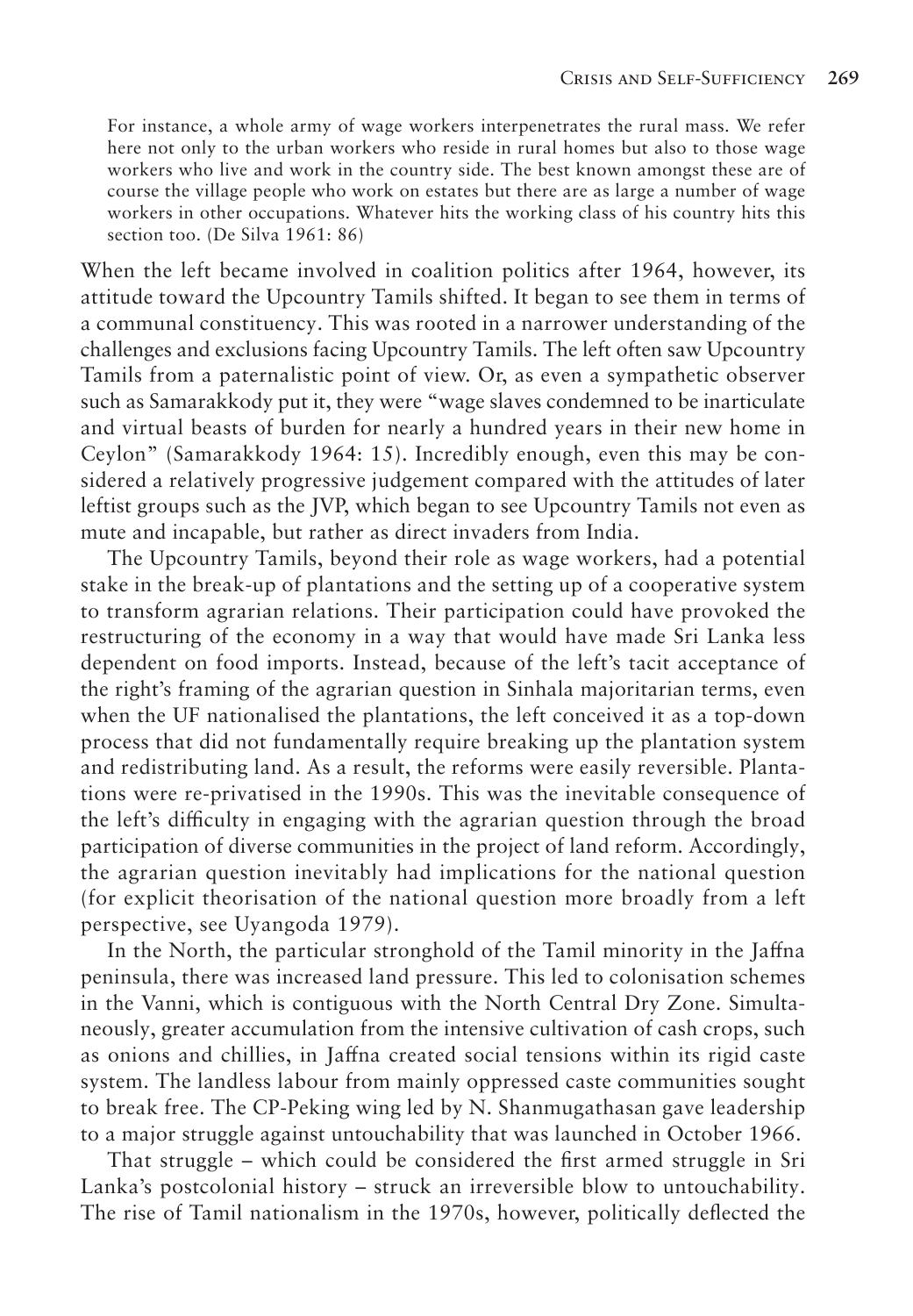anti-caste mobilisations. Still, an important outcome of this struggle was the significant change in the social relations of production in the palmyra palm sector. In 1972, the UF government gave the Palm Development Co-operative Societies, whose members are exclusively oppressed caste toddy tappers, the monopoly on the tapping, distribution and processing of toddy. This measure greatly uplifted the social and economic situation of that community. It was an example of the potential path toward a self-critical understanding of the relationship between agrarian and industrial production. It remains an initiative full of implications that were underexplored in the theorising of the left of the period.

### **The trajectory of industrialisation**

Given its relationship with its urban working-class base, the left's preferred strategy was an emphasis on industrialisation, which it hoped to achieve through nationalisation. It pursued this approach almost exclusively until the economic shocks of the 1970s, at which point it was forced to think more about import substitution in terms of necessities, especially food production, as well. The left generally avoided the agrarian question until that critical point because of its urban bias. While it could mobilise its urban working-class base to put pressure on the state to pursue industrialisation, it continued to face challenges in adopting a similar strategy of mobilising the peasantry and landless in the countryside.

The left's preference for industrialisation, however, was not simply a rehash of the debates about primitive socialist accumulation that dominated, for example, the early Soviet Union. Instead, the left's approach reflected the specific challenges imposed by the legacy of colonialism in Sri Lanka. Colonial capitalism had created infrastructure, such as ports and railways, that facilitated the transfer of wealth to the metropole from the plantation economy, reinforcing Sri Lanka's dependency even after it gained independence. Moreover, this created a proletariat as well, from which the left gained significant membership. In response to these trends, the left's goal throughout the long 1960s was to diversify industrial production. It thought it could achieve this through state ownership of industry. The assumption was that industrialisation would accordingly resolve the agrarian question by absorbing the rural population in modern industries.<sup>21</sup>

The left assumed that a surplus in agricultural production could be invested in industrial manufacturing. LSSP dissident Edmund Samarakkody argued in 1961 why the left should support efforts to pursue industrialisation. He wrote the following remarks in the *Young Socialist*, before the majority faction of the left joined the coalition with the SLFP in 1964:

21 The Five-Year Plan did also raise the question of rural industries, but in general the focus of the left leading up to the crisis was on developing a heavy industrial base.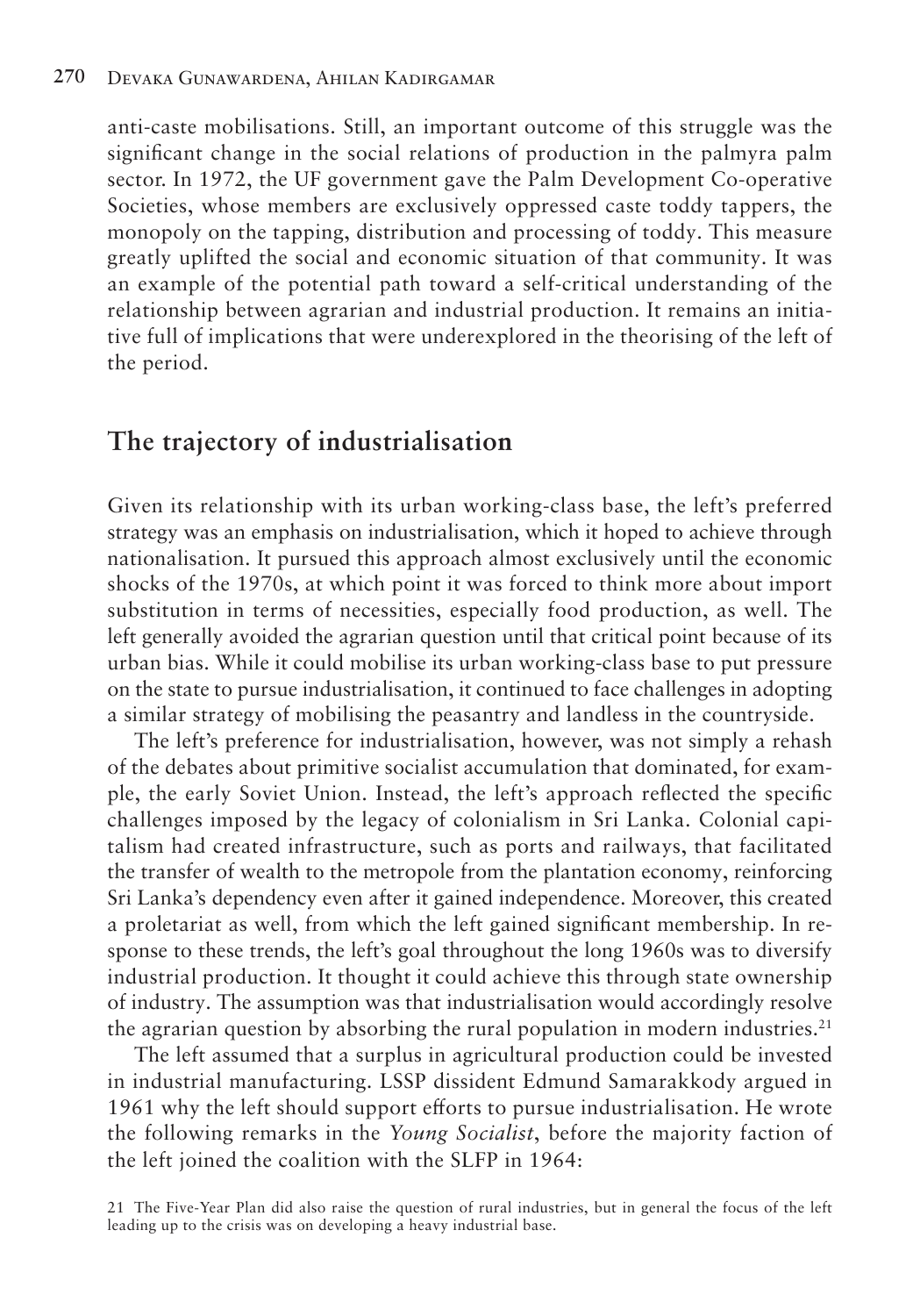It is not just a question of diversification of the economy that poses itself but a bold plan of industrialisation with the aim of speedily making the industrial sector (manufacturing industries) the larger and the prominent sector leading to converting an agricultural economy into an industrial economy. Given such a perspective a development plan geared to such a perspective the working class (proletariat) will necessarily begin to play a prominent and dynamic role. (Samarakkody 1964: 66)

Samarakkody among others assumed that, barring an increase in productivity, Sri Lanka would not be able to sustain its population. Or, as he argued in a subsequent article: "In 1950, 50% of Ceylon's gross national products were obtained from Agriculture. In the same year Industry (including Cottage Industry) accounted for only 5% of the gross national product" (Samarakkody 1964: 19; see also Karalasingham 1963: 34, Moonesinghe 1962: 51, De Silva 1961: 87). For much of the left, the challenge was to increase productivity. The consequence was that the plan for the left privileged expert knowledge, comparable to the way in which the market was reified by the ideologues of the right. The plan became an abstract, impersonal force that required short-term sacrifices, whether top-down or bottom-up, to achieve higher living standards in the longterm (Perera 1961; for a self-critique, however, see Goonewardene 1980).

After the 1956 change in regime from the UNP to SLFP, even the mainstream parties began to operate in the framework of state intervention. As Jayasekara and Amerasinghe note, a National Planning Council was created and "the allocation for industries in the Ten-Year Plan increased to 20% from the 4.7% in the Six Year Plan of the former government" (Jayasekara / Amerasinghe 1987: 41). According to Colvin R. De Silva, one of the chief architects of the LSSP, writing in 1961, the degree of state investment measured progress toward socialism as such; or as he put it, "the LSSP conceives of economic development in terms of state investment activity" (De Silva 1961: 82).

De Silva among others recognised that further expansion of the welfare state was circumscribed by the degree to which the state could take control of "the surplus investment capacity of the capitalist class" (De Silva 1961: 83–84). Leftist critics of the LSSP's coalition with the SLFP from 1964 onwards tried to explain the deviation from apparently successful examples of import substitution industrialisation by arguing that the entire Sri Lankan capitalist class was unable or unwilling to challenge the dominant imperial relations in order to invest more in industrial manufacturing (Karalasingham 1963: 35, Samarakkody 1964: 72). But regardless of its participation in or opposition to coalition with the SLFP, the left's thinking across party lines was defined by the goal of industrialisation.

Because Sri Lanka lacked strategic raw materials and instruments of production, left politicians prioritised "self-sacrifice" to provision the base for industrialisation (see, for example, De Souza 1970). This appeared to undercut the redistributive emphasis of the welfare state. Anticipating the austerity that the UF government would impose during the 1970s, future UF Finance Minister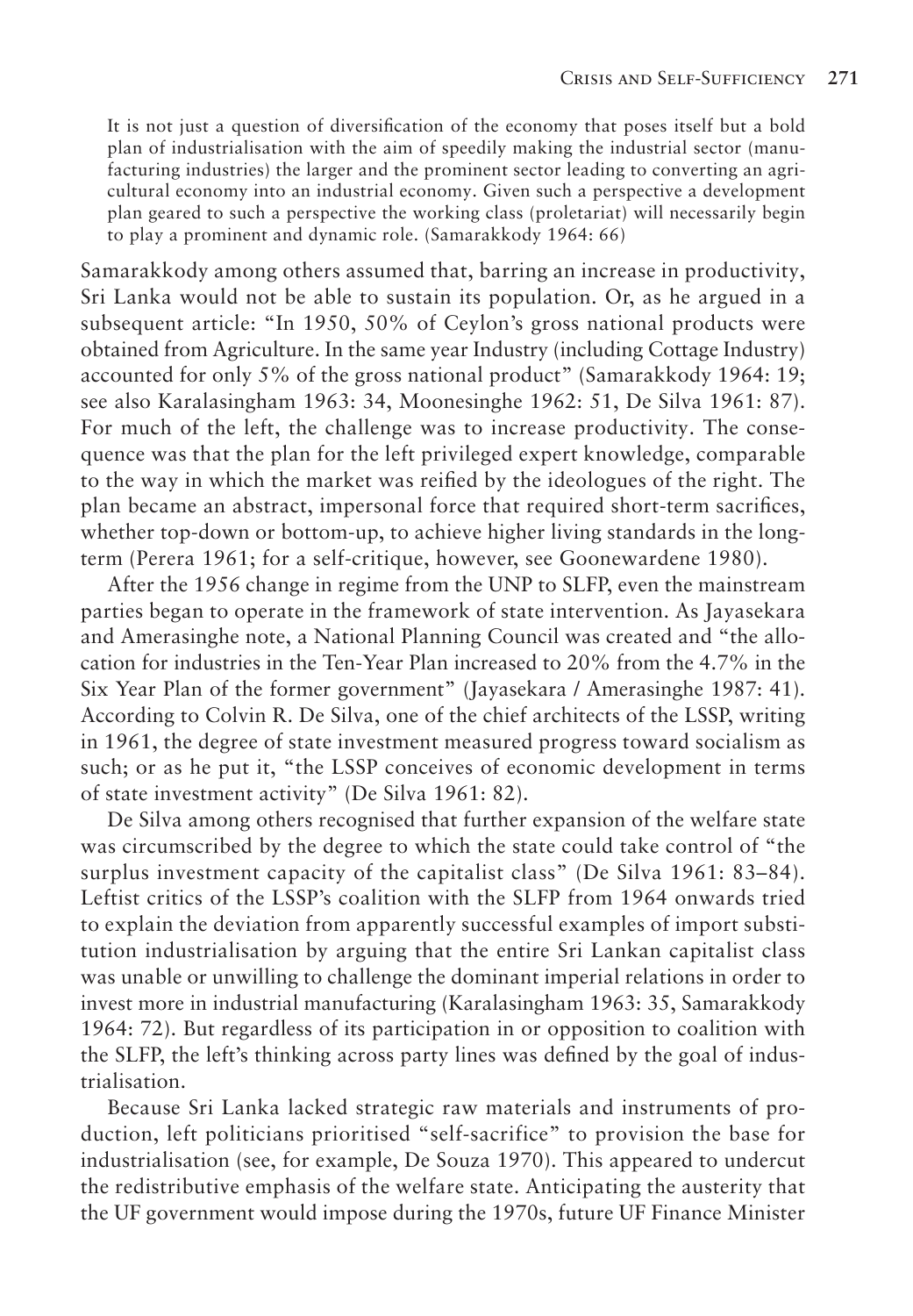N.M. Perera made the following call in the *Young Socialist* in response to the SLFP Finance Minister's Budget Speech in 1961:

It would mean a completely new approach to the whole problem of taxation based on a period of austerity for all. It would mean the social ownership of all the commanding heights of the economy. It would mean a Plan which will spring from the people for the fulfilment of which they will gladly make sacrifices. In short, it means the first steps in the task of socialist building. (Perera 1961: 88)

The neoliberal right today often makes the facile argument that the left failed to attract investment from outside during this period. Contextualising the left's constraints, Jupp instead argued that Sri Lanka was unattractive to private capital quite simply because "[i]ts domestic market is very small. Heavily capitalised concerns in paper making, chemicals or cement were unlikely to have been financed from domestic or foreign private capital" (Jupp 1977: 634).

During the 1960s, the state took over and invested in enterprises that required more capital, including intermediate and investment goods. In reviewing this period, Shastri notes that the "relative share of intermediate products increased from 26 percent in 1962–64 to about 35 percent in 1970, while the production of investment goods showed only a marginal increase from 8 to 12 percent" (Shastri 1983: 7). Capitalists during this period mainly occupied the consumer goods sector. At the same time, the share of consumer goods as a proportion of total production dropped from 65 per cent in the early 1960s to 50 per cent by 1970 (ibid.).

This expansion of the public sector in production and its ambiguous relationship to the private sector created further problems. According to Gunatilleke "the result [was] that large parts of the public sector became increasingly inefficient and the private sector, with the exception of a few pockets such as the tourist and gem trades, lost its incentive for growth and investment" (Gunatilleke 1978: 12). Consequently, Jayasekera and Amerasinghe argue that import substitution:

[...] tended to concentrate on the production of non-essential goods that were often of a sub-standard quality. These industries had no significant impact on the unemployment problem. On the whole the import substitution strategy contributed little to either planned development or to building up a firm industrial base. (Jayasekera / Amerasinghe 1987: 43)

This tendency compounded the obstacles the left faced during the 1970s crisis. After coming to power, it confronted multiple crises in the balance of payments, fiscal sustainability and mass unemployment. The Sri Lankan left struggled with the question of sustaining the economy. In desperation, it began to articulate the need for mobilisation to create, for example, rural industries (Five-Year Plan 1971: 14–15). But having failed to organise in the countryside up to that point, the left was circumscribed in its action. It took power in a coalition at the precise point when it lacked the rural mobilising capacity to resolve the overwhelming crisis.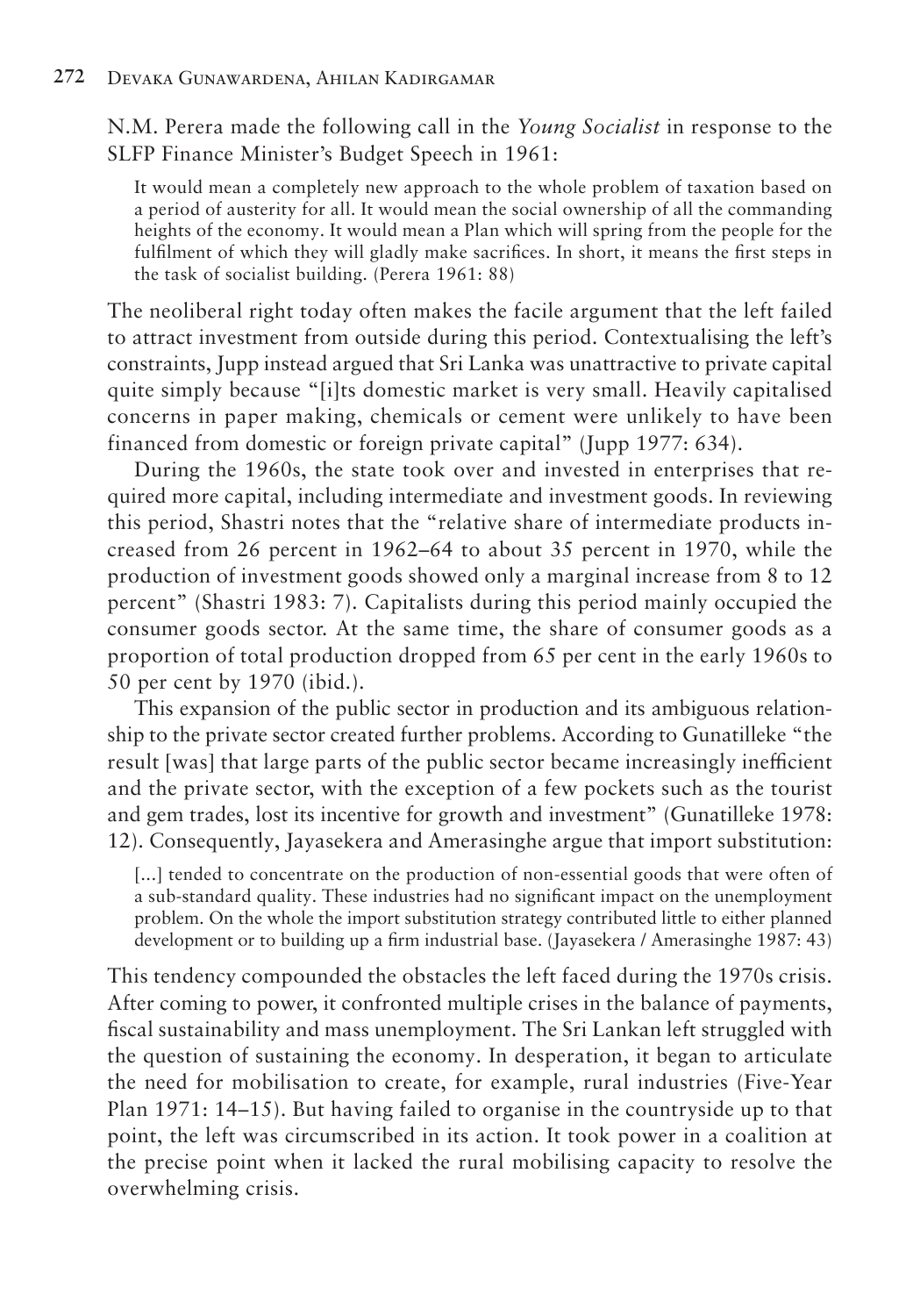We provide a Table below from the Five-Year Plan, which provides the structure of the economy in 1970 and the UF Government's plan for development over the next six years. Significantly the highest annual growth rate of 10% was to come from industry. Industry was supposed to absorb the reduction in the share of agriculture in the GDP. With the economic crisis of the 1970s, however, the plan was not successful. Nevertheless, it gives useful clues to the overarching vision of the UF, especially in its conceptualisation of the relationship between agriculture and industry.

As hopeless as it may seem from the present vantage point, many on the left assumed that they could push through the ensuing difficulties of the "transition period". But the consequences in terms of social crisis would be felt sooner rather than later. The upshot is that unlike many other democratic socialist experiments during the Cold War that were smashed by direct imperialist intervention – the most famous example perhaps being the coup in Chile in 1973 – the trigger for the collapse of Sri Lanka's experiment, although no doubt severely restricted in room for manoeuvre, was its own contradictions.

| Sector                             | 1970                    |                                    | 1976                    |                                   | Annual                      |
|------------------------------------|-------------------------|------------------------------------|-------------------------|-----------------------------------|-----------------------------|
|                                    | Value in<br>million Rs. | Share of<br>each sector<br>in $\%$ | Value in<br>million Rs. | Share of<br>each sector<br>in $%$ | rate of<br>growth<br>in $%$ |
| (1) Agriculture                    | 4,264                   | 36.3                               | 5,671                   | 33.7                              | 4.9                         |
| Tea (includes processing)          | 810                     |                                    | 953                     |                                   | 2.8                         |
| Rubber (includes processing)       | 328                     |                                    | 374                     |                                   | 2.2                         |
| Coconut                            | 593                     |                                    | 727                     |                                   | 3.5                         |
| Paddy                              | 951                     |                                    | 1,433                   |                                   | 7.1                         |
| Other                              | 1,582                   |                                    | 2,184                   |                                   | 5.5                         |
| $(2)$ Industry                     | 1,523                   | 13.0                               | 2,692                   | 16.0                              | 10.0                        |
| (3) Construction                   | 771                     | 6.5                                | 1,094                   | 6.5                               | 6.0                         |
| (4) Services                       | 5,202                   | 44.2                               | 7,365                   | 43.8                              | 5.9                         |
| (5) GDP at 1970 factor cost prices | 11,760                  | 100.0                              | 16,822                  | 100.0                             | 6.1                         |

Table 1: Sectoral Contribution to Gross Domestic Product, 1970 and 1976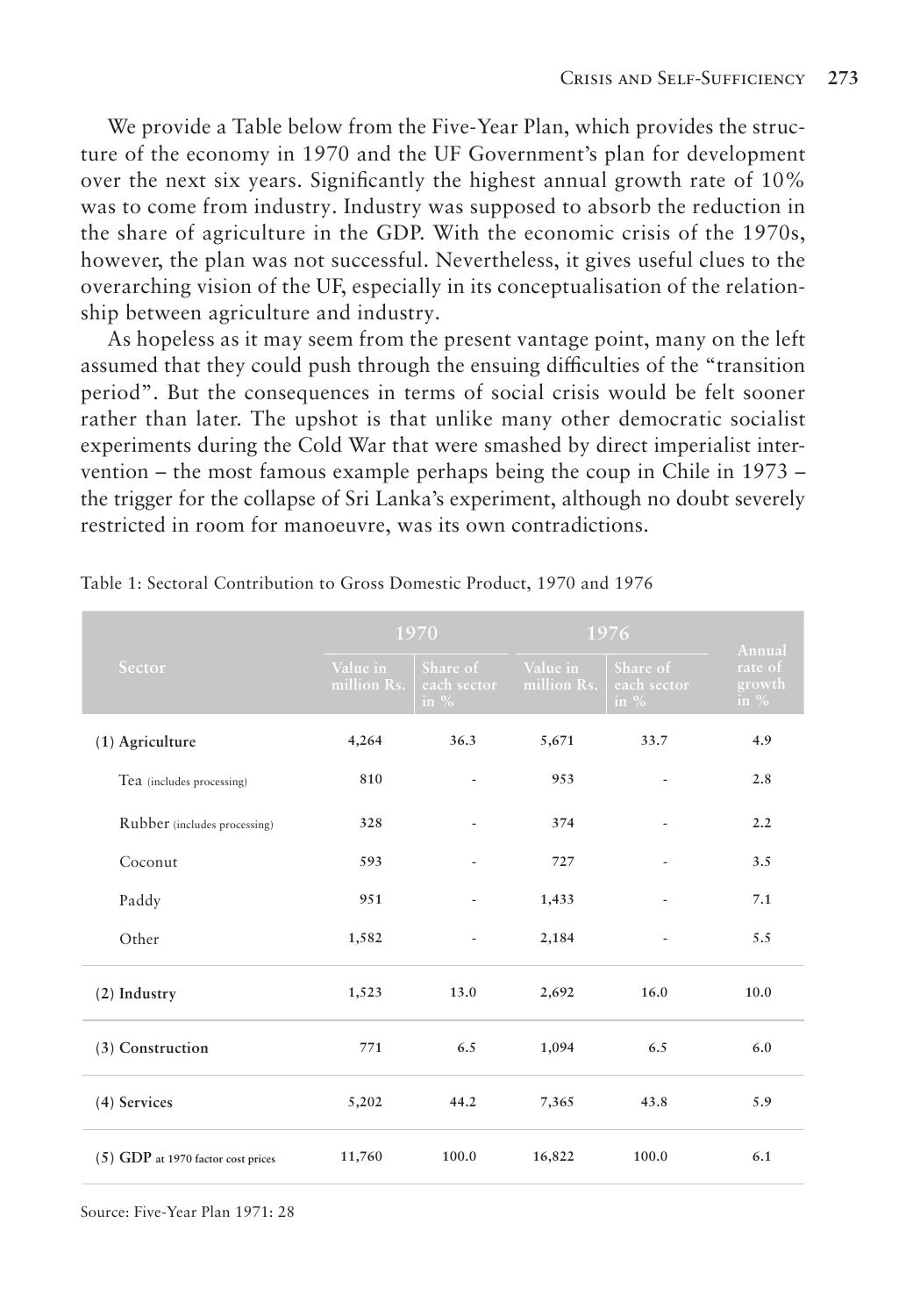#### **Reproducing class divisions**

How did these contradictions play out in practice? Although the state took over diverse industries, it did not necessarily transform the social relations of production. Later authors such as Shanmugaratnam have identified this limitation in terms of the distinction between statisation versus the democratisation of production relations (Shanmugaratnam 1985: 77; see also Jayasekera / Amerasinghe 1987: 49, for reference to the "unsuccessful idealistic experiments" of the UF Government in particular).

The left's strategy of seeking solutions through the state, especially by gaining access to state power through coalition politics, faced many constraints and limitations. The postcolonial state in Sri Lanka had limited resources and few avenues for redistributing limited capitalist resources, many of which were tied to metropolitan capital. It did not have much room to manoeuvre during the crisis of the 1970s. Whereas Western theorists confronted monopoly capitalism in their respective countries, a similar form of local monopoly capital did not emerge in Sri Lanka capable of providing higher living standards, and with which workers could have negotiated for a bigger slice of the pie. Therefore, the state was pushed to participate in the capitalist law of value that required investment. A section of capitalists could thereby operate within the parameters of an ostensibly statist economy (see Shastri's (1987) use of Kalecki's related concept of the "intermediate regime"). The Sri Lankan left's theorisation of the struggle against imperialism did not necessarily call for the transformation of social relations; rather, it primarily demanded state ownership of property.<sup>22</sup>

The narrowing of the political horizon shaped the ideology and practice of urban working-class organisations, especially trade unions. Trade unions affiliated to political parties negotiated the needs and concerns of their members with employers or, in the case of public sector enterprises, the state. Many of the Ministers in charge of these public sector institutions were in fact from the SLFP. This further complicated the relationship of the trade unions traditionally aligned with the left parties. They attempted to negotiate with the SLFP leaders of the UF Government in the 1970s. Meanwhile, the expansion of the public sector as an avenue of employment had started earlier. By 1963, public servants belonging to trade unions had become three quarters of the bureaucracy. Half of the urban trade unions' membership was public servants (Kearney 1966: 399–400).

<sup>22</sup> This framing appears even before the LSSP famously joined the coalition with the SLFP in 1964. In particular Colvin R. De Silva articulated an early criticism of the CP in 1954 by identifying nationalisation as the litmus test for the development of socialism. He argued that a report by the CP does not contain any "anti-capitalist measure whatsoever". Specifically, he argues, "Nationalisation has disappeared altogether; there is no nationalisation measure proposed even against foreign capital. It is an 'anti-imperialist' programme which is not anti-capitalist!" (De Silva 1954: 2–3).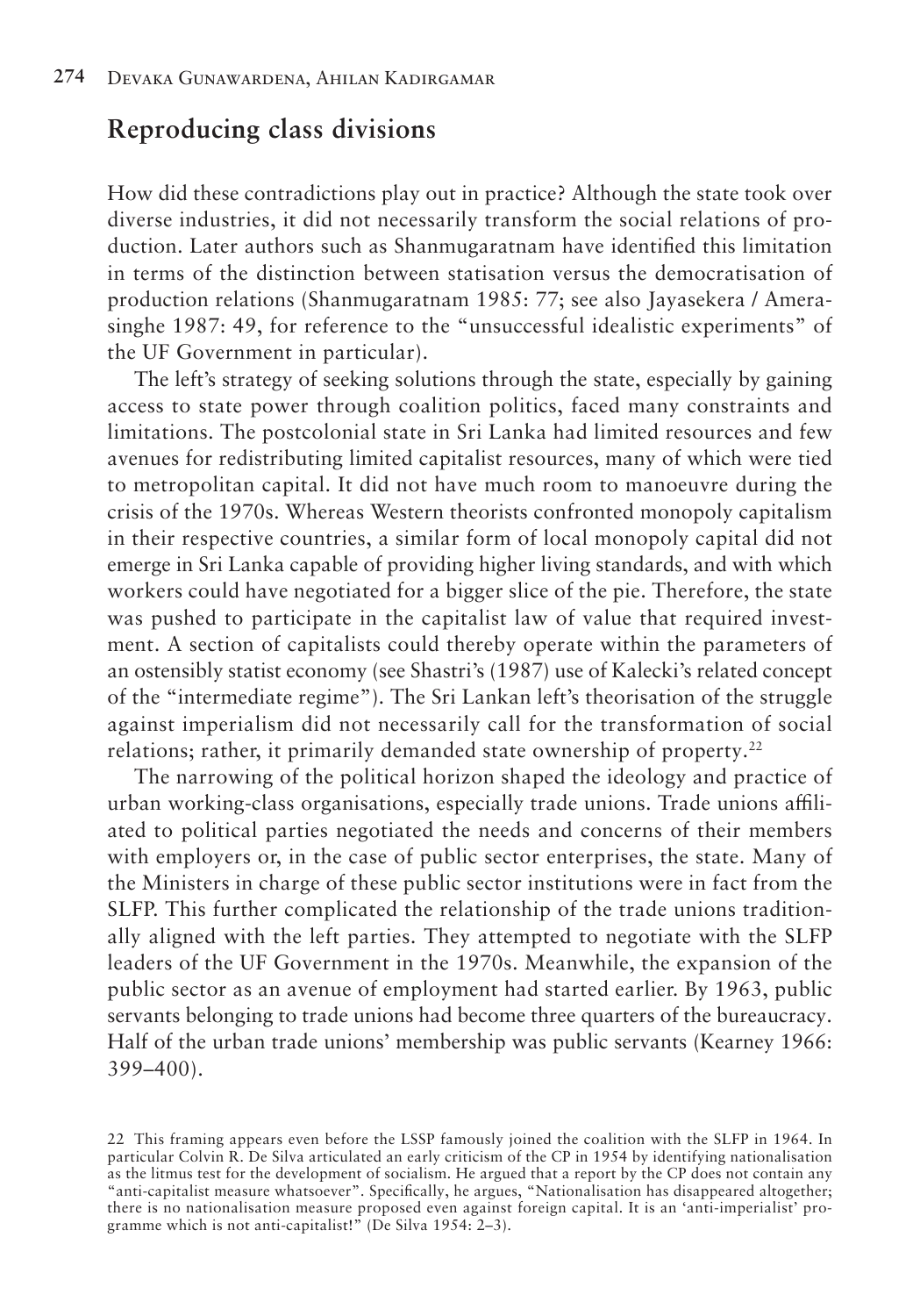The predominant solution among trade unions was to obtain employment rather than challenge hierarchies in the social division of labour. Similarly, this trend reflected the left's difficulties in organising workers in smaller private enterprises and agricultural labourers, who were much harder to access, versus the public sector workers who were concentrated in major government institutions. This challenge also speaks to the point made by those on the left who had engaged with the agrarian question when reflecting on the period. In a retrospective interview in the *Lanka Guardian*, for example, Ariyavamsa Gunasekera and Kalyananda Thiranagama argued that organising the peasantry "is a difficult and painful job. It is also less profitable than organising the Trade Unions" (Gunasekera / Thiranagama 1979: 16).

Left political parties that came to power in coalition governments starting in 1956 used the state to obtain employment and other benefits for their members. But they often did this without challenging the fundamental assumptions of capitalist production that continued to shape social life. As a result, the role of trade unions not only included collective bargaining but securing the industrial peace. Similarly, workers' struggles often articulated reformist and Sinhala majoritarian assumptions (Kearney 1965: 121, Kearney 1966: 407 Shastri 1983: 8). As Abeysekera (1979) noted in the *Lanka Guardian*, for example, urban trade unions were less likely to condemn the UF Government's massacre of youth during the Janatha Vimukthi Peramuna (JVP)'s First Insurrection of 1971.23 Furthermore, when the left parties retreated from their earlier progressive stances on the national question as well, the trade unions followed suit. They increasingly remained silent on anti-minority measures (Jayawardena 1987; Wanasinghe 1965).

The failure to confront fundamental gendered, ethnic, religious, and caste divisions meant that the labour movement was able to achieve gains for its predominantly Sinhala working class and middle-class membership only so long as local capitalists accepted the class compromise. This truce ended in 1977. The difficulty of the deepening struggle afterwards enabled the super-exploitation of a female gendered working class from rural areas, ethnic minority communities and other marginalised groups, who had not been included in the earlier historic compromise.<sup>24</sup>

In addition, the left faced the challenge of mobilising youth from the subordinate strata in the 1960s and beyond, along with the resulting pressures this

<sup>23</sup> Abeysekera's elaboration is important here: "To quote Samarakkody again, 'the failure of the working class to be even articulate against the murders and atrocities of the government (in 1971) is the measure of the disorientation of the working class that had taken place through coalition politics since 1964 and of the process of absorption into the trade union apparatus into the capitalist state structures which had been taking place.' Indeed one may ask whether the excessive preoccupation with economic struggles at the trade union level was not one of the factors that determined reformist political positions" (Abeysekera 1979: 12).

<sup>24</sup> At the same time, we also recognise the ways in which historical victories of the labour movement could be re-articulated during later struggles by diverse groups of workers. For example, many female export manufacturing workers opposed pension reform in 2011, fending off police battalions in places such as the Katunayake Export Processing Zone. The difference is that these struggles are embedded in their experience of the double burden of work in the factory and reproductive labour in the household.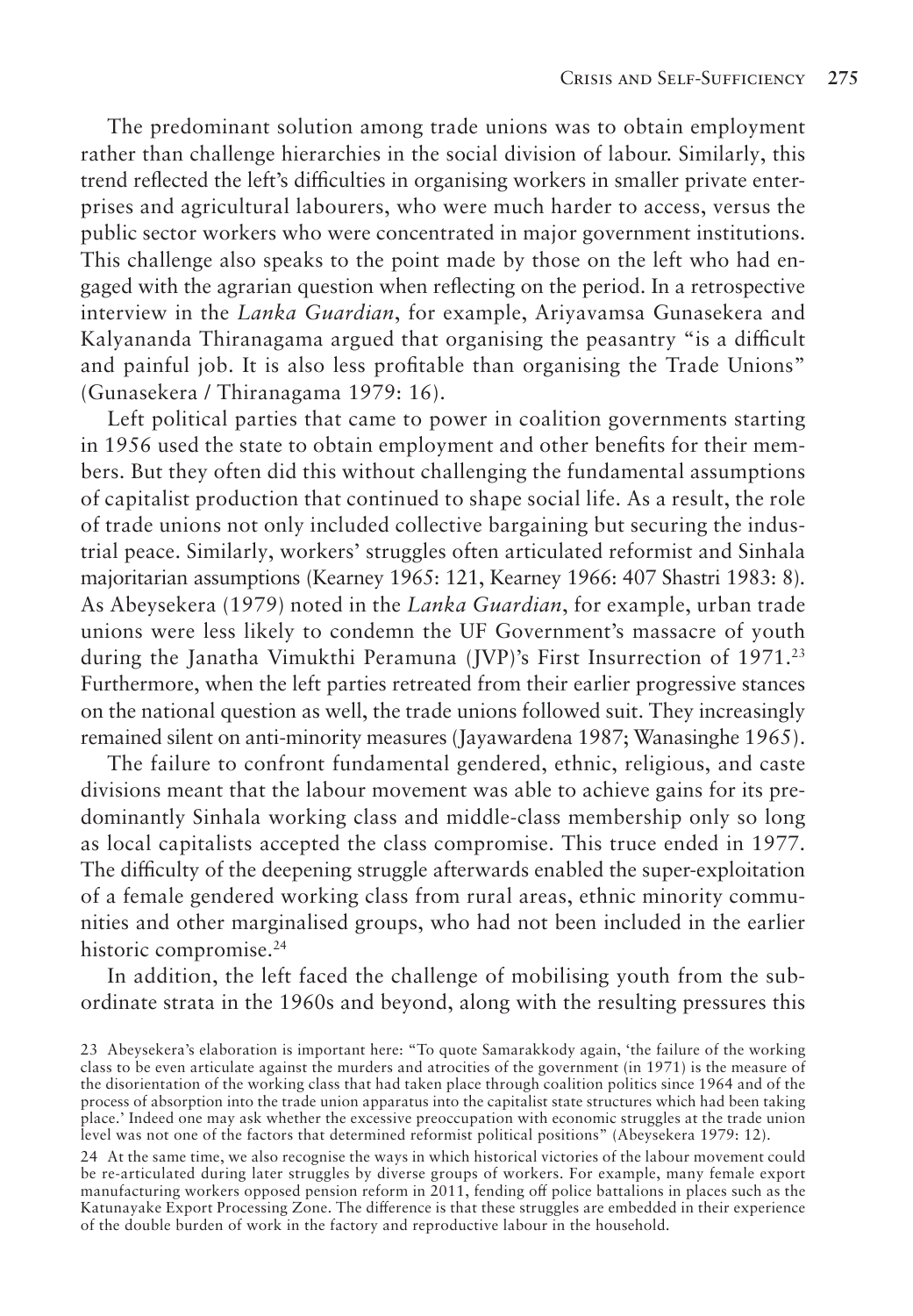created. Abeysekera (1979) argued that even though the "petty bourgeoisie" appeared split between the new and the old, the concerns of the latter, such as small farmers and shop owners, were expressed in a growing movement of frustrated youth who had not obtained employment in the public sector. As Abeysekera put it, "both these bear the same ideological relationship to the class struggle between the bourgeoisie and the working class and that this ideological relationship is enough to merge them into a single class" (Abeysekera 1979: 12). The momentous election of 1956 had come to symbolise the promise of a general reaction against the English-speaking elite who had been over-represented in state employment and higher education until that point. The mobilisation of the petit bourgeois base of the SLFP came back to haunt the UF Government. The failure to realise the promise of 1956 – which had signified the project to achieve broad social gains for upward advancement among Sinhala-speaking subordinate strata – had, by the 1970s, sharpened the frustration of rural youth.

The contradictions of these struggles became manifest in the tension between the aspirations generated through the expansion of the welfare state versus persistent inequalities in the quality of education, in addition to constraints on the growth of job opportunities (Jayaweera 1990: 64). Accordingly, the issues facing the youth across the country also reflected the left's difficulties in transforming the social relations of production. Alternative strategies of resistance, from youth insurrection to ethnic separatism, varied greatly in terms of their political consequences.

The left's dominant approach throughout much of the long 1960s meant prioritising industrialisation over agrarian transformation. The left wanted to expand industry according to a comprehensive plan. When it encountered severe political economic obstacles to achieve its goal of industrialisation, the emerging neoliberal right capitalised on this mistake. The right, led by the UNP under JR Jayewardene, articulated the virtues of participation in the global economy.

Opposing state ownership, the UNP in its rhetoric anticipated the emerging authoritarian populist defence of the "little man" (Hall 1979). The UNP was able to play on the contradictions of the social democratic state, as Hall might have put it, and the apparently rigid bureaucracy that had been constructed. Jupp illustrated its appeal: "Reiterating a proposition from earlier platforms the UNP told the voters that 'if you have a little property of any kind, a small business or a small house, you are by that much independent. If property through the country is widely dispersed in millions of private hands, the power which resides in the ownership of property is also dispersed and power cannot be used coercively'" (Jupp 1977: 638).

This shift toward the right traced the contours of the urban/rural divide, especially the left's further alienation from rural constituencies. The left began to contemplate the possibilities of rural mobilisation in the middle of the multiple crises of the 1970s. But by then it was too late to engage in the type of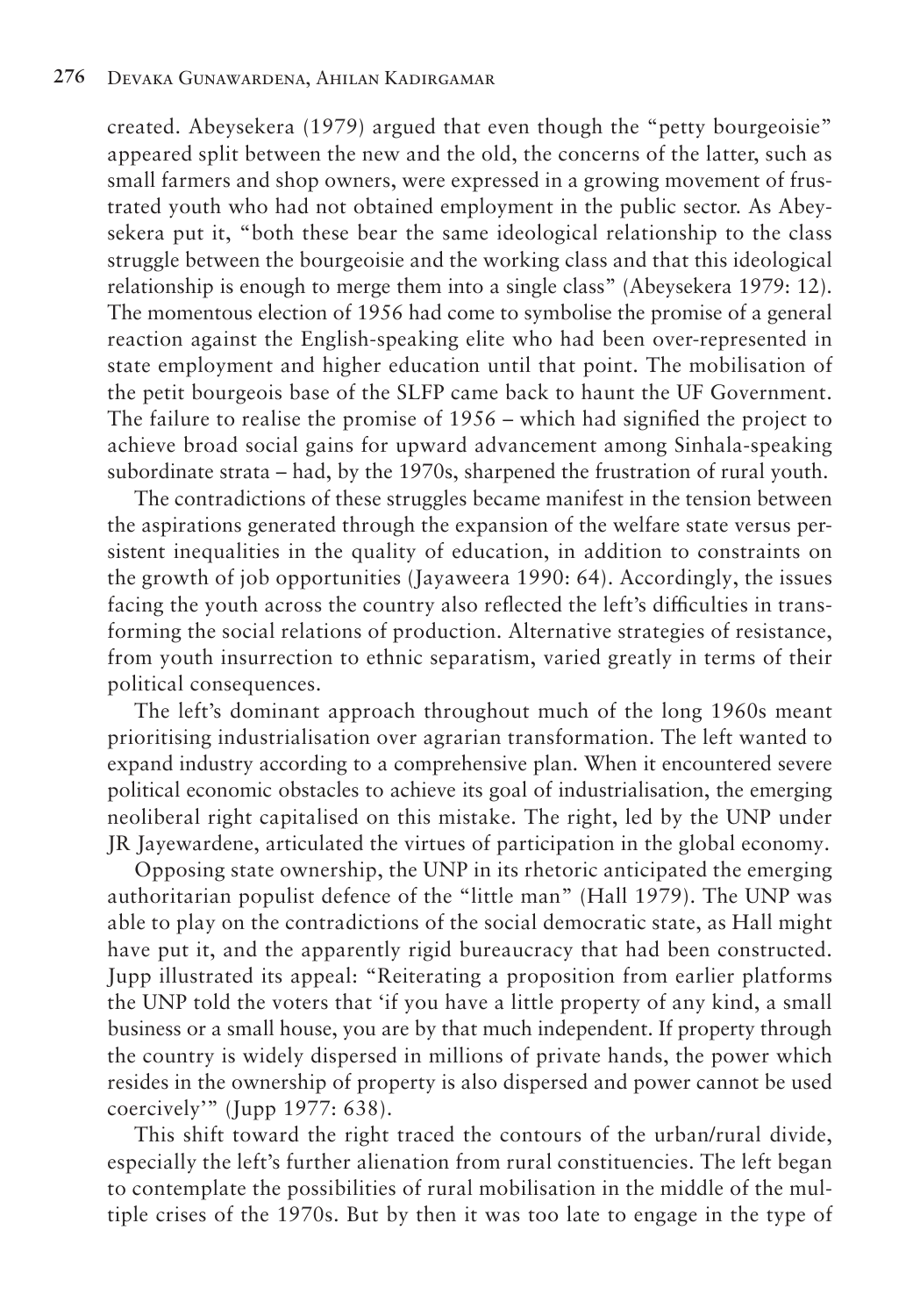base-building that would have enabled it to pressure the state to enact transformative policy during an especially constrained period. Instead, the left experienced a moral crisis. It found itself supporting a government involved in the brutal suppression of a revolt that cost the lives of thousands of youths during the JVP Insurrection of 1971. Repressive elements of the state took the initiative. The left's rather late attempts at further land reform failed due to the class interests of its senior partner in the coalition government, the SLFP, which was beholden to the landed elite. These developments ensured a dialectic of violence, which would continue to define Sri Lanka's political trajectory beyond the 1970s. The ethnic conflict turned into a full-blown civil war that eventually ravaged the country.

# **The global conjuncture**

Given where the left ended up, ideologically disoriented and politically crushed, it may seem odd to return to the point at which it failed. But we find it useful to do so because the problems that the left confronted remain with us today. Moreover, the value of its experiment requires sustained interrogation of multiple factors that had both positive and negative consequences. Even as we analyse the left's apparent strategic mistakes, we also acknowledge its legacy. By many measures inequality in Sri Lanka was lower during the long 1960s than at any other point since independence. This parallels the experience around the globe of the "Golden Age" of the welfare state.

The reality is that the left in Sri Lanka, as in much of the rest of the world, faced similar challenges overcoming the political economic constraints on the welfare state in its long-term struggle for socialism. Rather than explaining these as a failure to maintain its political independence vis-à-vis bourgeois parties, or the "petty bourgeois" class background of its political leadership, we argue that the fundamental challenges the left in Sri Lanka faced reflected the limitations of the pressure it could exert on its leaders in power. The challenges of the 1970s crisis forced the left to begin thinking explicitly in terms of selfreliance. Moreover, self-reliance is a goal we must distinguish from the question of self-sufficiency. The need to achieve self-sufficiency in food, particularly, became palpable during the crisis in a way that demands critical analysis of the left's earlier attitude toward the agrarian question.

We also acknowledge the external dimension during the same period. Sri Lanka was at the forefront of the Non-Aligned Movement. Later, along with other countries, it also grappled with the declining terms of trade that shaped the relationship between former colonial powers and the countries they had colonised. The proposal for a New International Economic Order, formulated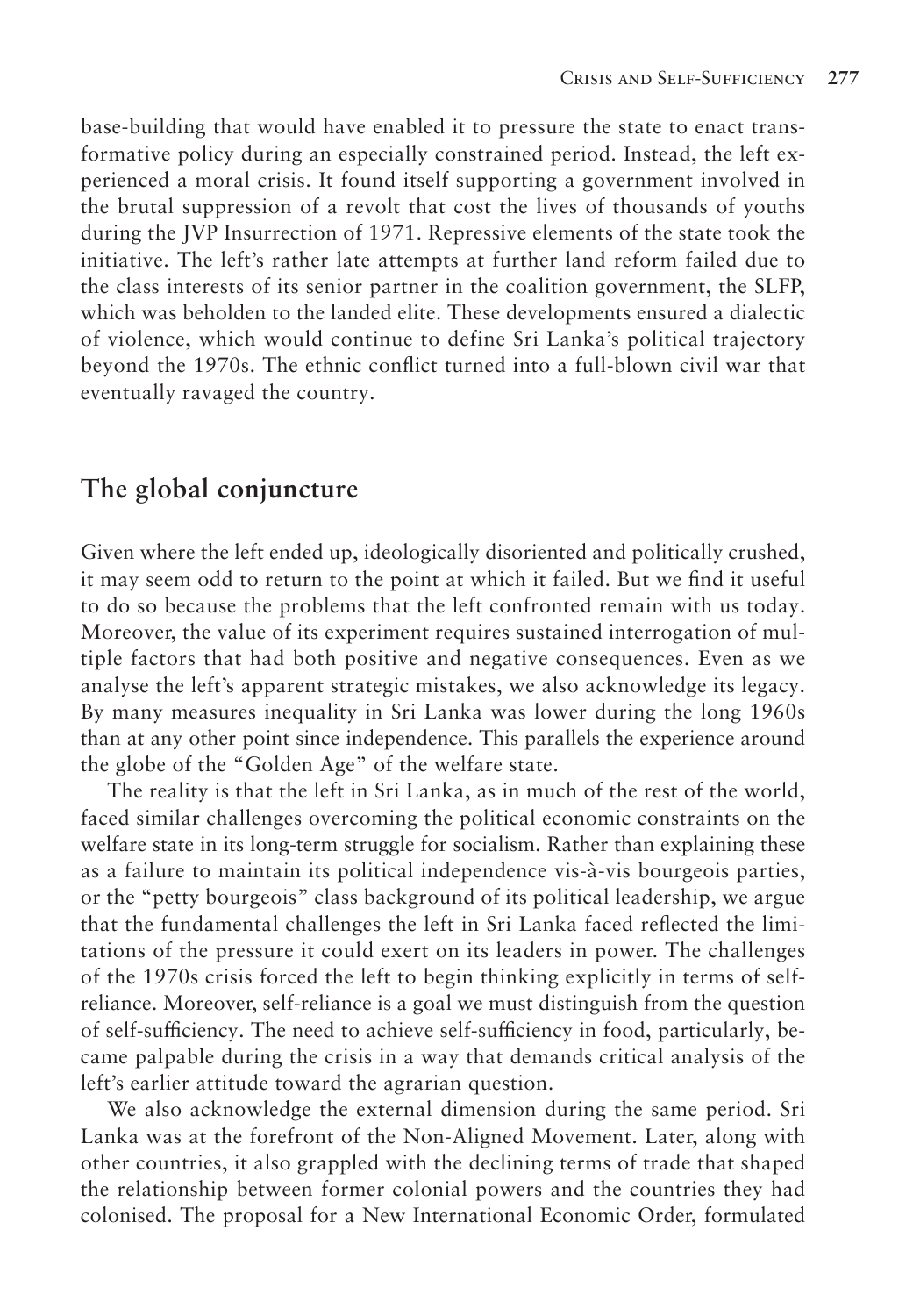in the United Nations Conference for Trade and Development by eminent economists such as Raul Prebisch and Sri Lanka's own Gamani Corea, sought to improve terms of trade for the Third World's primary commodity exports.

But with the ultimate defeat of these efforts in Sri Lanka and abroad, the articulation of neoliberalism and ethnic majoritarian politics became dominant. The upshot is that debates that reckon with the left's strategic limitations are again becoming relevant during the current period of global crisis. Once again, Sri Lanka must grapple with the question of self-sufficiency. Whether or not the country experiences a sovereign debt crisis, for example, participation in the global market carries its own dramatic risks. Sri Lanka's vulnerabilities have been exposed during the economic depression triggered by the Great Lockdown. In this context, the political frustrations of marginalised and dispossessed communities may be articulated in either a left-wing or right-wing populist direction. The latter contains potentially dangerous and irreversible consequences for democracy in Sri Lanka, even though the country is the oldest electoral democracy in Asia, with its universal suffrage reaching back to 1931.

Sri Lanka, much as during the crisis of the 1970s, is facing a moment of reckoning along with the rest of the world. If we are to approach the crisis differently this time, we must also understand what happened that specifically led to the 1970s crisis. As we have argued, the Sri Lankan left postponed sustained engagement with the agrarian question, which was appropriated by the right. Instead, its predominant method was to pursue state ownership of industry.

But its fundamental conceptualisation of planning remained an abstract, expert approach that dictated rather than listened to working people in the formulation of their needs. Leftist authors of the time may have chafed against this claim. They might have argued, for example, that self-management in state enterprises was taken seriously.25 Or that the Five-Year Plan engaged with the question of mobilisation to build up rural industries. But we argue that the challenges the left faced while attempting to govern show that base-building across the urban/rural divide remained the pre-condition for its other efforts.

We are taking neither a nativist nor anti-modern position in emphasising the agrarian question. Instead, we argue that specific questions raised by Sri Lanka's working people require explicitly understanding the ways in which their demands are embedded in daily tasks of reproduction. These include the critical question of achieving self-sufficiency in food and other basic needs. To approximate the immediate needs and concerns of working people does not mean imposing a reactionary nostalgic outlook on their livelihoods. Rather, it means extrapolating from working people's lives, experiences and demands the fundamental implications for transforming social relations of production.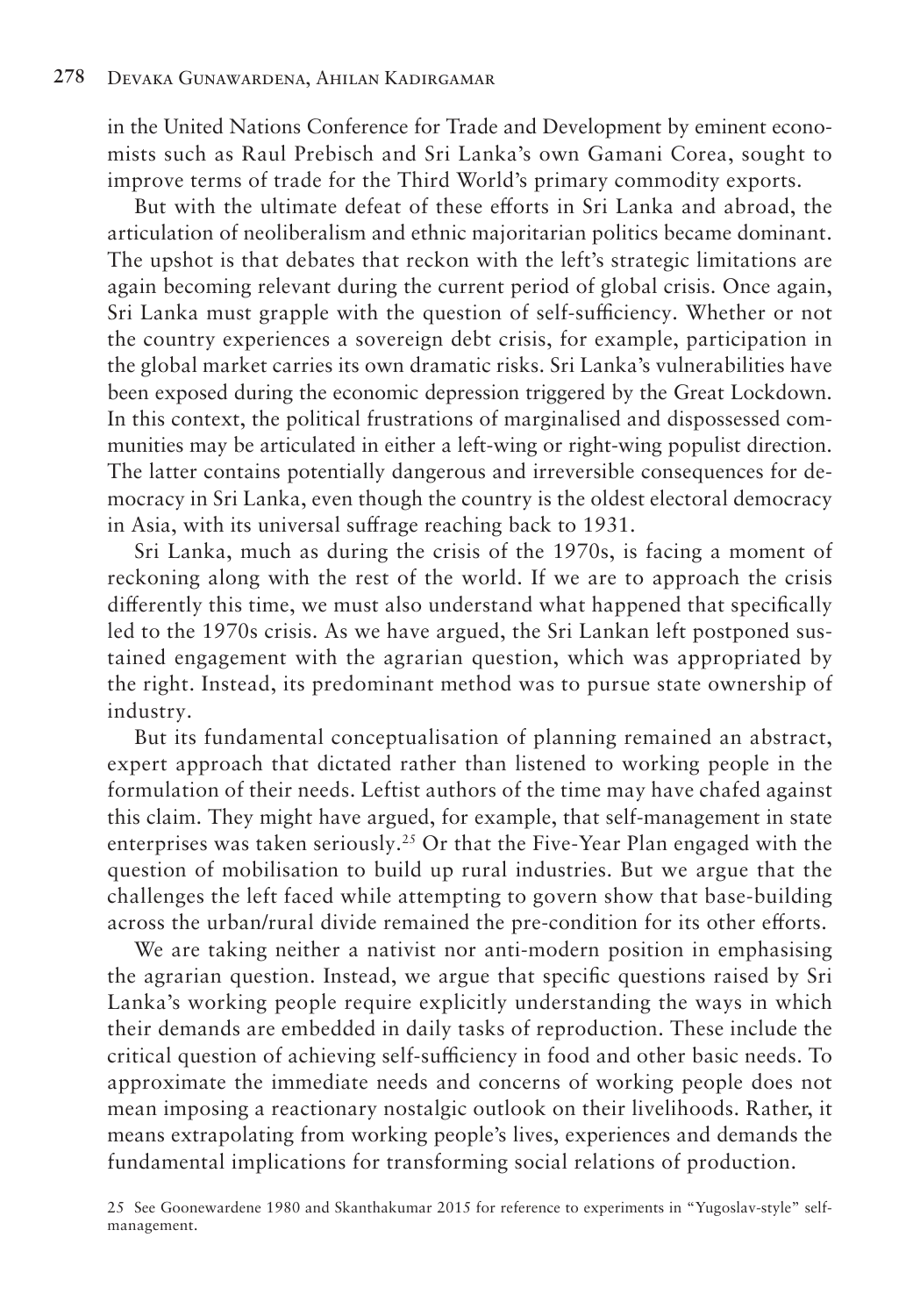Accordingly, we propose the need to theorise self-sufficiency in terms of a holistic understanding of the relationship between the basic needs of working people and their mobilising capacity to obtain what they need. Whether this ultimately means Sri Lanka must produce specific products or create different, inter-related industries depends entirely on the form of engagement and patient listening involved in organising with diverse communities and their social institutions, such as cooperatives. This includes articulating the relationship between different types of struggles – for example, capturing land through squatting, thereby redistributing it. Ultimately this process leads back to the question of what the left does not only in opposition but also in power: specifically, the way in which it triangulates the relationship between party, movement and state.

Finally, we must re-emphasise that the left's push for self-reliance in the 1970s, and the implicit question of self-sufficiency, emerged against the background of the *longue durée* of dependency. Keynes made a similar argument during the nadir of the Great Depression of the 1930s. As he put it in an article titled "National Self Sufficiency" in 1933:

But over an increasingly wide range of industrial products, and perhaps of agricultural products also, I become doubtful whether the economic cost of national self-sufficiency is great enough to outweigh the other advantages of gradually bringing the producer and the consumer within the ambit of the same national, economic and financial organisation. (Keynes 1933: 2)

We quote Keynes for the purpose of intellectual provocation.

During a crisis period when the world no longer took capitalism for granted as the sole destiny of humanity, Keynes's critique encourages renewed reflection about what kinds of political economic experiments are possible. In his essay, even though he comes off as an anti-communist and uncritical of colonialism, Keynes contrasted these productive experiments in self-sufficiency with a narrower emphasis on what he called "economic nationalism". He recognised that ideological flexibility is required to grasp the broad range of potential arrangements countries may adopt in response to crisis.

The current conjuncture in Sri Lanka, which occurs amid the unravelling of the neoliberal order, contains the potential for different political economic trajectories. The danger of a fascist turn exists; either from within the nationalist regime now in power or the forces that it has cultivated and encouraged. Such actors allude to the language of self-sufficiency in tandem with economic nationalism, xenophobia and attacks on minorities. Our contention is that progressive and internationalist actors should not concede self-sufficiency to the nationalist right. Rather, a working people's politics across the rural-urban divide must provide a vision of self-sufficiency linked to economic democracy, emphasising freedom, equality and coexistence if it is to head off the threat.

From our own historical perspective, we view self-sufficiency as the first step in a longer project to reconstruct the coordinates of global solidarity previously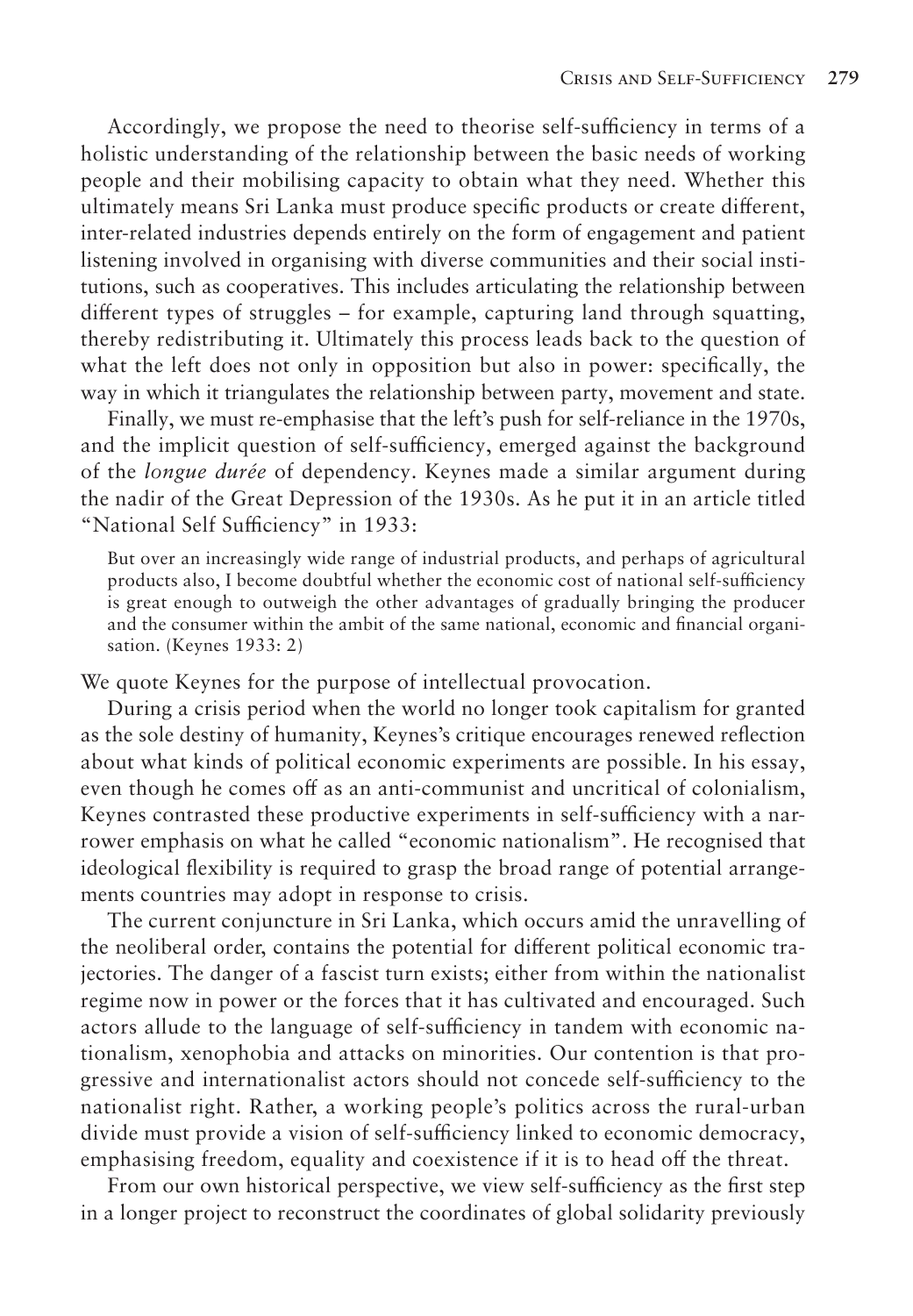#### **280** Devaka Gunawardena, Ahilan Kadirgamar

embodied in the now ideologically defunct Non-Aligned Movement. Sri Lanka's experience with these challenges during the long 1960s created an important platform for global engagement. It is our hope that at the very least grappling with these questions intellectually today could in turn identify the challenges facing working people across the Global South. Toward this end, we remain inspired by the radical spirit that animated the long 1960s, even as we must confront its consequences that still shape our orientation toward the future.

# **References**

- Abeysekera, Charles (1979): Insurgency '71. Two New Studies (3): JVP's Ideological Roots. *Lanka Guardian*, 15 November 1979.
- Abeysekera, Charles (ed.) (1985): *Capital and Peasant Production*. Colombo: Social Scientists' Association.
- Abhayavardhana, Hector (1975): Stages in Our National Liberation. *State* 2, pp. 12–23.
- Abhayavardhana, Hector (2001): Categories of Left Thinking in Ceylon. In: Rajan Philips / Kumar David / Seelan Kadirgamar (eds): *Sri Lanka: Global Challenges and National Crises: Proceedings of the Hector Abhayavardhana Felicitation Symposium*. Colombo: Ecumenical Institute for Study and Dialogue and Social Scientists' Association, pp. 183–204
- Amerasinghe, Y. R. (1998): *Revolutionary Idealism and Parliamentary Politics*. Colombo: Social Scientists' Association.
- Amin, Samir (1974): Accumulation and Development: A Theoretical Model. *Review of African Political Economy* 1(1), pp. 9–26.
- Arusha Declaration (1967): The Arusha Declaration and TANU's Policy on Socialism and Self-Reliance. Dar es Salaam: The Publicity Section, TANU.
- Balakrishnan, N. (1973): The Five-Year Plan and Development Policy in Sri Lanka: Socio-Political Perspectives and the Plan. *Asian Survey* 13(12), pp. 1155–68.
- Brow, James / Weeramunda, Joe (1992): *Agrarian Change in Sri Lanka*. New Delhi: Sage Publications.
- De Silva, Colvin R. (1954): *Their Politics and Ours*. Colombo: Lanka Sama Samaja Party.
- De Silva, Colvin R. (1961): The Politics of the Budget. *Young Socialist*, August 1961.
- De Silva, G. V. S. (1988): Some Heretical Thoughts on Development. In: Charles Abeysekera (ed.): *The Alternatives: Socialism or Barbarism. Collected Writings of GVS De Silva*. Colombo: Social Scientists' Association, pp. 81–109.
- De Silva, S. B. D. (1985): Plantations and Underdevelopment. In: Charles Abeysekera (ed.): *Capital and Peasant Production: Studies in the Continuity and Discontinuity of Agrarian Structures in Sri Lanka*. Colombo: Social Scientists' Association, pp. 21–33.
- De Souza, Doric (1970): Neo-Colonialism and Neo-Imperialism. *Young Socialist*, April 1970.
- Dissanayake, Gamini (1978): Mahaveli: The Last Frontier. *Lanka Guardian*, 1 August 1978.
- Dunham, David / Abeysekera, Charles (1987): The Sri Lankan "Open Economy" in an Asian Perspective. In: David M. Dunham / Charles Abeysekera (eds): *Essays on the Sri Lankan Open Economy*, 1977–83. Colombo: Social Scientists' Association, pp. 1–24.
- Edelman, Marc (2005): Bringing the Moral Economy Back in ... to the Study of 21st-Century Transnational Peasant Movements. *American Anthropologist* 107(3), pp. 331–45.
- Fernando, Marshal / Skanthakumar, Balasingham (eds) (2014): *Pathways of the Left in Sri Lanka*. Colombo: Ecumenical Institute for Study and Dialogue.
- Five-Year Plan (1971): The Five Year Plan, 1972–1976. Ceylon: Ministry of Planning and Employment.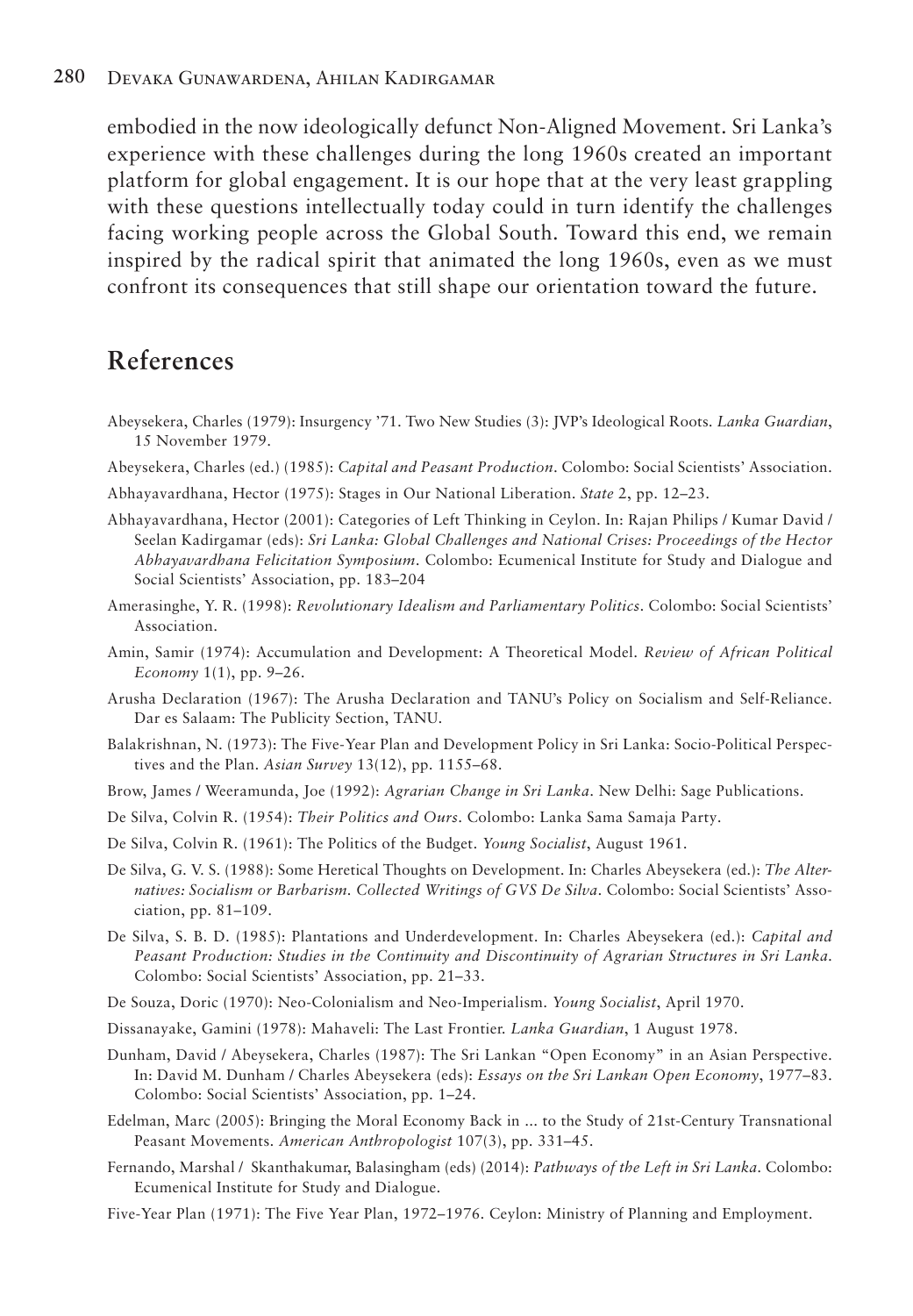Goonewardene, Leslie (1980): A New Era, with New Problems and New Tasks. *Young Socialist*, June 1980.

- Gunasekara, Ariyavamsa / Thiranagama, Kalyananda (1979): Which Way for the Left? *Lanka Guardian*, 1 March 1979.
- Gunatilleke, Godfrey (1978): The "Mixed Economy." *Lanka Guardian*, 1 October 1978.
- Hall, Stuart (1979): The Great Moving Right Show. *Marxism Today*, January 1979.
- Helleiner, Eric (2021): The Return of National Self-Sufficiency? Excavating Autarkic Thought in a De-Globalizing Era. *International Studies Review* 23(3), pp. 933–957.
- Herring, Ronald J. (1987): Economic Liberalisation Policies in Sri Lanka: International Pressures, Constraints and Supports. *Economic and Political Weekly* 22(8), pp. 325–33.
- Herring, Ronald J. (1988): Review: The State and Peasant Politics in Sri Lanka by Mick Moore. *Economic Development and Cultural Change* 36(3), pp. 614–20.
- Hoole, Rajan / Somasundaram, Daya / Sritharan, K. A. / Thiranagama, Rajani (1992): *The Broken Palmyra: The Tamil Crisis in Sri Lanka. An Inside Account.* Second Edition. Claremont, CA: Sri Lanka Studies Institute.
- International Bank for Reconstruction and Development (1953): *The Economic Development of Ceylon*. Baltimore: The Johns Hopkins Press.
- Jayasekara, P. V. J. / Amerasinghe, Y. R. (1987): The Economy Society and Polity from Independence to 1977. In: David M. Dunham / Charles Abeysekera (eds): *Essays on the Sri Lankan Open Economy, 1977–83*. Colombo: Social Scientists' Association, pp. 25–53.
- Jayawardena, Kumari (1974): Origins of the Left Movement in Sri Lanka. *Social Scientist* 2(6/7), pp. 3–28.
- Jayawardena, Kumari (1987): The National Question and the Left Movement in Sri Lanka. *Comparative Studies of South Asia, Africa and the Middle East* 7(1/2), pp. 11–22.
- Jayawardena, Kumari (2016): *Feminism and Nationalism in the Third World*. Reprint Edition. London: Verso.
- Jayaweera, Swarna (1990): Education and Socio-Economic Development. *Sri Lanka Journal of Social Sciences* 13(1/2), pp. 47–72.
- Jupp, James (1977): Democratic Socialism in Sri Lanka. *Pacific Affairs* 50(4), pp. 625–43.
- Karalasingham, V. (1963): *The Way Out for the Tamil Speaking People: The Minority Problem and the Ceylon Revolution*. Colombo: A Young Socialist Publication.
- Kearney, Robert N. (1965): The Marxists and Coalition Government in Ceylon. *Asian Survey* 5(2), pp. 120–24.
- Kearney, Robert N. (1966): Militant Public Service Trade Unionism in a New State: The Case of Ceylon. *The Journal of Asian Studies* 25(3), pp. 397–412.
- Kearney, Robert N. / Jiggins, Janice (1975): The Ceylon Insurrection of 1971. *The Journal of Commonwealth and Comparative Politics* 13(1), pp. 40–64.
- Keynes, John Maynard (1933): National Self-Sufficiency. The Yale Review 22(4), pp. 755–69.
- Marx, Karl (1993): *Grundrisse: Foundations of the Critique of Political Economy*. Translated by Martin Nicolaus, Revised Edition. New York: Penguin Classics.
- Mies, Maria (1999): *Patriarchy and Accumulation on a World Scale: Women in the International Division of Labour*. Second Edition. London: Zed Books.
- Moonesinghe, Anil (1962): The Failure of Our Land Policy. *Young Socialist*, July 1962.
- Moore, Mick (1985): *The State and Peasant Politics in Sri Lanka*. Cambridge South Asian Studies. Cambridge: Cambridge University Press.
- Moore, Mick (1989): The Ideological History of the Sri Lankan "Peasantry". *Modern Asian Studies* 23(1), pp. 179–207.
- Muthiah, Wesley / Thiruchandran, Selvy / Wanasinghe, Sydney (2006): *Socialist Women of Sri Lanka*. Colombo: Young Socialist Publications.
- Perera, N. M. (1961): Felix's Second Budget. *Young Socialist*, August 1961.
- Samarakkody, Edmund (1961): Budgetary Policy and the Working Class. *Young Socialist*, August 1961.